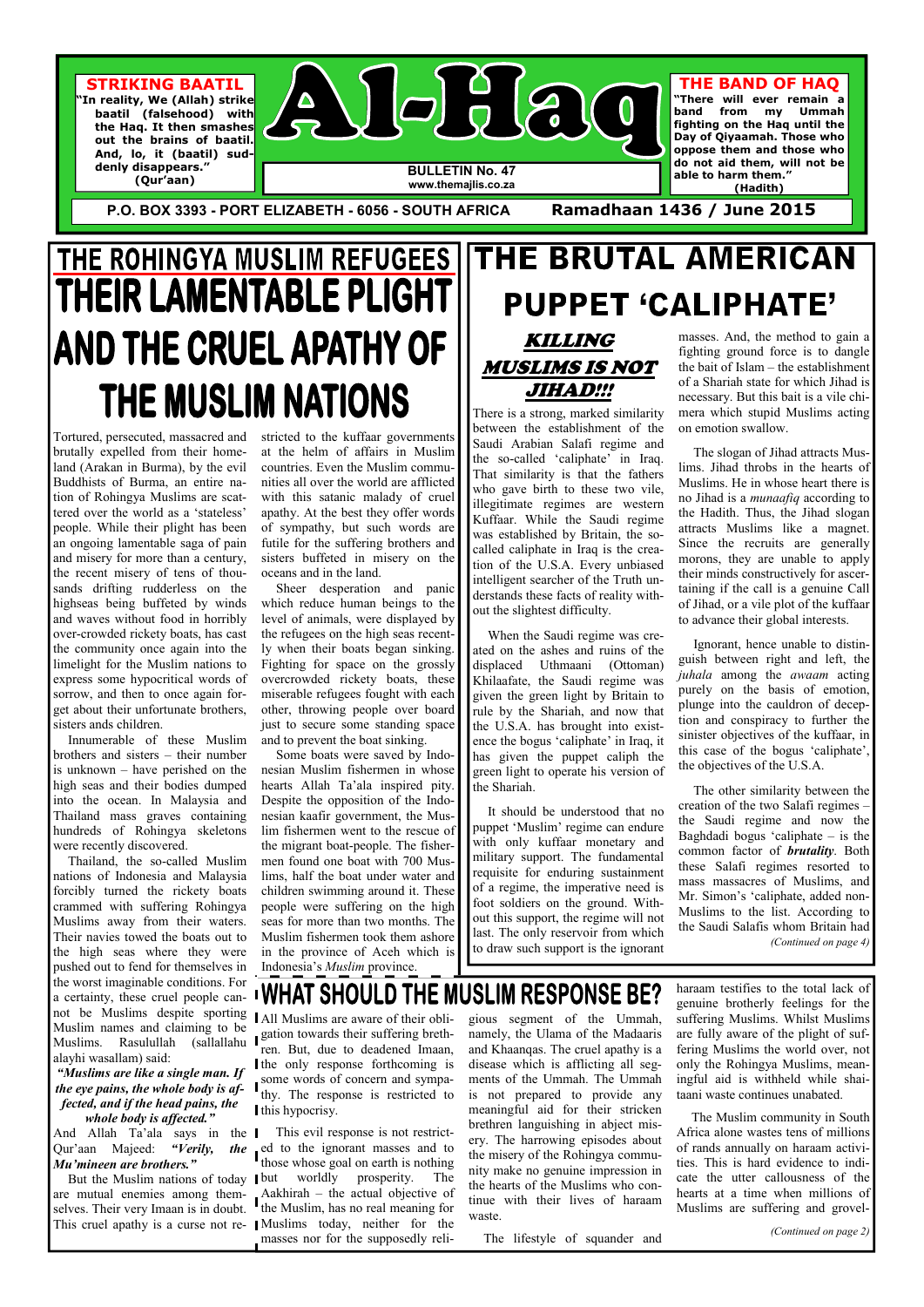## **WHAT SHOULD THE MUSLIM RESPONSE BE?**

### The Rubbish Fraudulent U.S. "Caliphate' of ISIS THE "RAT LINE" OF ISIS **THE MIDDLE EAST MESS EX-**

**CRETED BY THE U.S. AND U.K.** 

The Guardian Newspaper – Wednesday 03<sup>rd</sup> June 2015- Author Seumas Milne

The war on terror, that campaign without end launched 14 years ago by George Bush, is tying itself up in ever more grotesque contortions. On Monday the trial in London of a Swedish man, Bherlin Gildo, accused of terrorism in Syria, collapsed after it became clear British intelligence had been arming the same rebel groups the defendant was charged with supporting.

The prosecution abandoned the case, apparently to avoid embarrassing the intelligence services. The defence argued that going ahead withthe trial would have been an "affront to justice" when there was plenty of evidence the British state was itself providing "extensive support" to the armed Syrian opposition.

That didn't only include the "nonlethal assistance" boasted of by the government (including body armour and military vehicles), but training, logistical support and the secret supply of "arms on a massive scale". Reports were cited that MI6 had cooperated with the CIA on a "rat line" of arms transfers from Libyan stockpiles to the Syrian rebels in 2012 after the fall of the Gaddafi regime.

Clearly, the absurdity of sending someone to prison for doing what ministers and their security officials were up to themselves became too much. But it's only the latest of a string of such cases. Less fortunate was a London cab driver Anis Sardar, who was given a life sentence a fortnight earlier for taking part in 2007 in resistance to the occupation of Iraq by US and British forces. Armed opposition to illegal invasion and occupation clearly doesn't constitute terrorism or murder on most definitions, including the Geneva convention.

But terrorism is now squarely in the eye of the beholder. And nowhere is that more so than in the Middle East, where today's terrorists are tomorrow's fighters against tyranny – and allies are enemies – often at the bewildering whim of a western policymaker's conference call. For the past year, US, British and other western forces have been back in Iraq, supposedly in the cause of destroying the hypersectarian terror group Islamic State (formerly known as al-Qaida in Iraq). This was after Isis overran huge chunks of Iraqi and Syrian territory and proclaimed a self-

Which is pretty well exactly what happened two years later. The report isn't a policy document. It's heavily redacted and there are ambiguities in the language. But the implications are clear enough. A year into the Syrian rebellion, the US and its allies weren't only supporting and arming an opposition they knew to be dominated by extreme sectarian groups; they were prepared to countenance the creation of some sort of "Islamic state" – despite the "grave danger" to Iraq's unity – as a <u>Sunni buffer to</u> weaken Syria.

styled Islamic caliphate.

The campaign isn't going well. Last month, Isis rolled into the Iraqi city of Ramadi, while on the other side of the now nonexistent border its forces conquered the Syrian town of Palmyra. Al-Qaida's official franchise, the Nusra Front, has also been making gains in Syria.

Some Iraqis complain that the US sat on its hands while all this was going on. The Americans insist they are trying to avoid civilian casualties, and claim significant successes. Privately, officials say they don't want to be seen hammering Sunni strongholds in a sectarian war and risk upsetting their Sunni allies in the Gulf.

A revealing light on how we got here has now been shone by <u>a re-</u> cently declassified secret US intelligence report, written in August 2012, which uncannily predicts – and effectively welcomes – the prospect of a "Salafist principality" in eastern Syria and an al-Qaidacontrolled Islamic state in Syria and Iraq. In stark contrast to western claims at the time, the Defense Intelligence Agency document identifies al-Qaida in Iraq (which became Isis) and fellow Salafists as the "major forces driving the insurgency in Syria" – and states that "western countries, the Gulf states and Turkey" were supporting the opposition's efforts to take control of eastern Syria.

Raising the "possibility of establishing a declared or undeclared Salafist principality", the Pentagon report goes on, "this is exactly what the supporting powers to the opposition want, in order to isolate the Syrian regime, which is considered the strategic depth of the Shia expansion (Iraq and Iran)".

American forces bomb one set of rebels while backing another in Syria

That doesn't mean the US created Isis, of course, though some of its Gulf allies certainly played a role in it – as the US vice-president, Joe *(Continued on page 12)* 

ling in abject poverty, ignorance and misery. The Rohingya episode is just one of these narratives of miseries which are afflicting tens of millions of Muslims all over the world, but our satanic squandering continues unabated.

 Besides the indulgence in permissible, but unnecessary luxuries, millions are squandered in haraam wedding functions, in tours and holidays, especially mock 'umrah' holidays. Umrah is used as a front for nafsaani gratification. And, even sincere persons undertaking Nafl Umrah lack in intelligence and genuine brotherly feeling for the suffering Muslims. They fail to understand that contributing the money for alleviating in some measure the suffering of Muslims, will confirm for them the reward of multiple Umrahs and Hajj.

 Once a man came to Hadhrat Bishr Haafi (rahmatullah alayhi) seeking advice. He said: "I have saved up 2,000 dinars (gold coins), and it is my intention to go for Hajj. What is your advice?" Since this was a Nafl Hajj, he sought advice. Hadhrat Bishr (rahmatullah alayh) asked: "Tell me, why are you going on the journey? Is it your intention to go for a holiday or for gaining thawaab?" The man said that his intention was to gain reward for the ibaadat of Hajj. The Hadhrat Bishr said: "Distribute the 2,000 dinars to ten destitute persons or to ten widows or to ten orphans or to ten such families who can barely make ends meet, and I assure you that you will receive the thawaab of 200 Maqbool Hajj."

 The man said: "Hadhrat, my heart is set on performing Hajj.' Hadhrat Bishr responded: "As long as you do not squander the 2,000 dinars, you will not gain satisfaction because your earning is from haraam." Similar are the intentions of the droves of people going repeatedly for 'umrah'. They befool themselves and befuddle others with the chimera of 'umrah' when in reality they have their own nafsaani agendas, and the so-called 'ulama' are prime culprits in this shaitaaniyat. If the niyyat was genuinely the quest of thawaab, then what prevents a man from grabbing so easily the reward of 200 Hajj without undertaking the torment of a journey, especially journeys of this era which are littered with haraam at every step?

 It never dawns on these wasters to contribute the 'umrah' and the haraam wedding and other monies earmarked for shaitaaniyat, to the Cause of the suffering Rohingya Muslims or some other genuinely worthy Deeni enterprise, thus building up their capital in Jannat.

 Another satanic avenue of huge waste is the millions of rands which the ulama waste on travel expenses – plane fares, etc. – to attend absolutely futile meetings, conferences and jalsahs. The agenda at *all* such meetings without exception, is stupid talk-shop activity. They jet around, filling the coffers of the kuffaar to come and engage in drivel talk and merrymaking. Wallaah! There is no goodness in all of these ostentatious and wasteful conferences and meetings emulated in kuffaar style and accompanied by shaitaani waste.

 These molvis and sheikhs do not reflect for a moment that most of them are wasting the public's Lillaah funds for these futile meetings. Simply because they sit on millions of rands of the publics charity funds, they feel free to jump into a plane to attend a stupid meeting. Even those who spend from their own pockets – perhaps there may be one or two—have no valid argument to justify the waste. Money is a ni'mat and an amaanat. Wasting it is haraam.

 An answer will be demanded by Allah Ta'ala for the massive wastage of Allah's bounties perpetrated by the community. At these functions which are nafsaani gimmicks plastered with an outer veneer of 'deen', they only talk nonsense, eat and excrete. These are the essential ingredients of functions – all of these wedding and conference functions fall in this category of three ingredients.

 The ulama should hang their heads in shame for their disgraceful conduct and callousness of heart. Right now, they convene meetings and conferences. They misappropriate public funds to jet them to the haraam venues, and whilst their brethren such as the Rohingyas are suffering under their eyes and the media are blaring their plight, the conglomerate of ulama engage in drivel talk-shop never thinking of devising a strategy or a plan to aid the suffering brethren. This indicates just how far – very far are they from the Sunnah of that Nabi (sallallahu alayhi wasallam) whose praises they sing hypocritically in nasheeds / nazams / qaseedas. Truly, they are the *gutha* that comes down with flood waters. It is incumbent for Muslims of all walks of life to do some sincere soul searching. They will then be able to discern and understand the gross injustice they are committing with their indulgence in haraam wastage, and their total heartlessness in respect of the sufferings of millions of Muslims.

#### *(Continued from page 1)*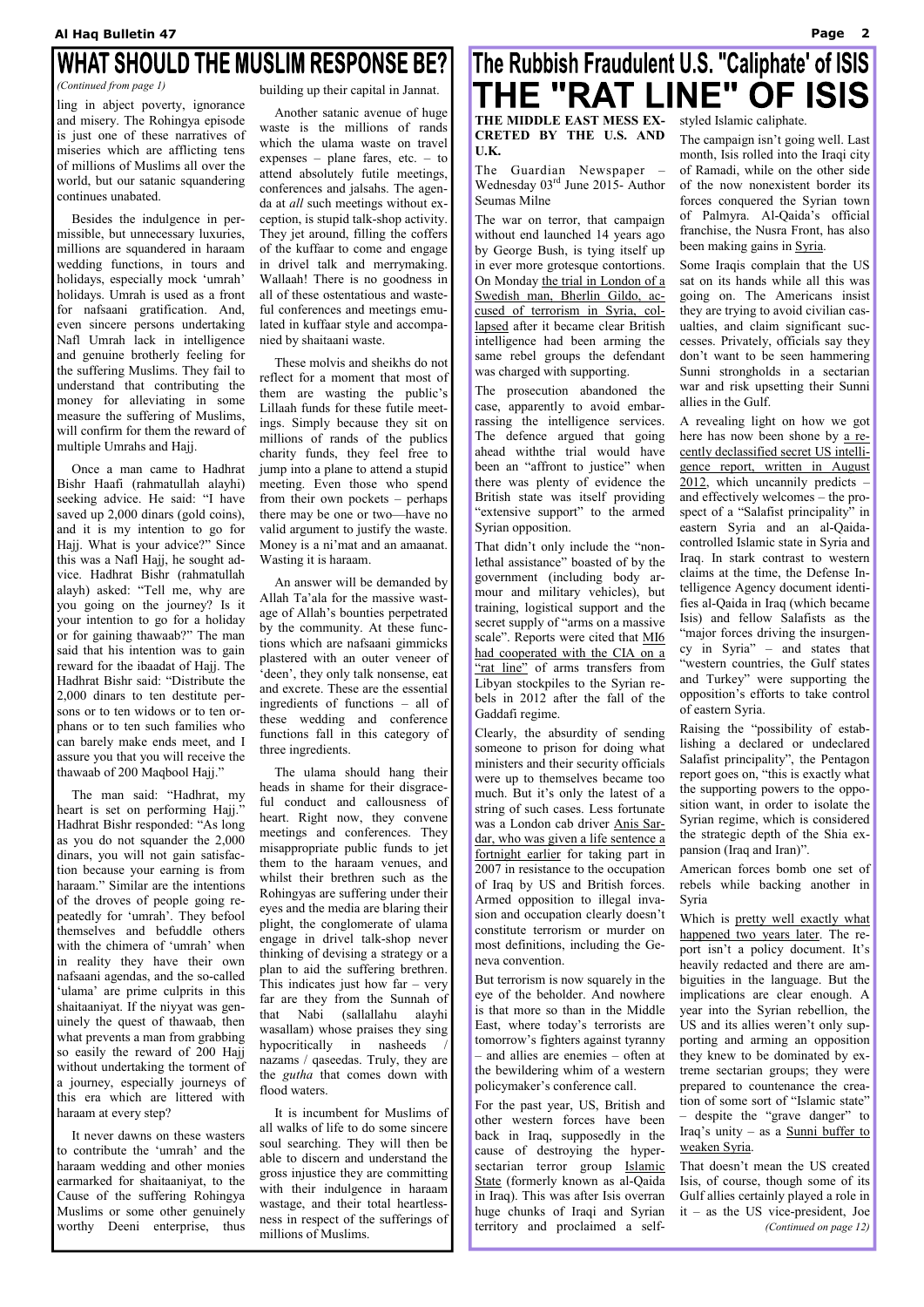# **INTERESTING QUESTIONS ABOUT ISIS**

Louise Turner in News

- 1. How does ISIS avoid NSA surveillance? *(ISIS is unable to avoid NSA and CIA surveillance.. This impression is red herring. ISIS is in fact the creation of the CIA. This question is thus irrelevant. – Al-Haq)*
- *2.* How do they communicate and avoid all communication systems at the same time? *(The U.S. is casting a deliberate blind eye on the movements of ISIS. They are aware of all the movements of ISIS who operates under American command. – Al-Haq)*
- *3.* How do they avoid military and government satellite surveillance and tracking? *(They are fully under U.S. military and government satellite and tracking. – Al-Haq)*
- *4.* How does the mainstream media and all the CIA pundits on TV like Colonel Anthony Shaffer know so much about how

dangerous ISIS is yet they know nothing else like where they got their weapons from or how they were created? Oh wait, how did Shaffer obtain his knowledge about them? Who specifically did he speak to? *(The U.S. conspiracy is conspicuously exposed in the mirror of ISIS. – Al-Haq)* 

Why is the (CIA) chain of command that ISIS responds to not reported by mainstream media? *(The Mainstream media are all in cahoots with the American government in the clutches of the Mafia gang ruling the country. – Al-Haq)*

 Why are the simple facts about the creation of ISIS so clear and documented in the alternative and world wide media except in the tiny circle of Zionist companies that control Western media? *(Because they are part of the U.S. conspiracy. – Al-Haq)*

 Why does everything ISIS does fit in so perfectly with the Bush Neocon Project For A New American Century? – Why does it fit in so perfectly with the globalist new world order plans like a perfect fitting shoe or glove? *(Because ISIS is an American 'caliphate' – Al-Haq)*

 As we contemplate these questions, let us remember that the mainstream media in America is controlled by only 6 companies and all of them are on the same page when it comes to Israel, the global government agenda, the U.S./U.N. led new world order plans, the Project for a New American Century, the wishes of the Council on Foreign Relations and all CIA (Mossad) backed operations. It's all part of the same story and the same paradigm.

 So while the mainstream media continues to lie and spin stories designed to make you think that ISIS is a mysterious and dangerous gang whose defeating can only occur with more bombing of Iraq and illegal invasion of Syria, don't

forget that no "army" exists to make headline news that challenges massive empires without massive support. There are no trees that grow guns, bullets and other weapons, they must be supplied by someone. The same can be said about all resources including money, food, shelter, water and other basic needs of life. Everyone who works for a living and anyone who is struggling or has struggled financially to survive can appreciate this. Let us not be fooled by artificially engineered Western media narratives that not only fit in perfectly with the globalists stated goals of taking over the Middle East clearly outlined in the Project For A New American Century paper titled Rebuilding America's Defences. From a common sense point of view, it isn't very difficult to see how the ongoing mainstream media narratives about ISIS no longer make any financial or practical sense from a day to-day/dailyliving point of view.

> *(Article Source: Activist Post)*

#### **Question:**

Hadhrat Ali (radhiyallahu anhu) said:

 *"When you see the black flags, remain where you are and do not move your hands or your feet. Thereafter, there shall appear a feeble insignificant folk. Their hearts will be like fragments of iron. They will have the state. They will fulfil neither covenant nor agreement. They will call to the truth, but they will not be people of the truth. Their names will be parental attributions, and their aliases will be derived from towns. Their hair will be freeflowing like that of women. This situation will remain until they differ among themselves. Thereafter, God will bring forth the Truth through whomever He wills."* 

Does this narration by Hadhrat Ali bin Abi Talib (radhiyallahu anhu) which is narrated by Al-Bukhari's

Ustaadh, Nu'aym bin Hammad over one thousand two hundred years ago in his Kitaab Al-Fitan, refer to the 'ISIS'? And, Is it possible to understand the narration as follows?

*'When you see the black flags':* The flags of the 'ISIS' are black.

*'Remain where you are':* i.e. Stay

where you are, O Muslims, and do not join them.

*'And do not move your hands or your feet'*: i.e. Do not help them financially or with equipment or in any way whatsoever.

*'Thereafter there shall appear a feeble insignificant folk'*: i.e. 'weak' and 'insignificant' in terms of understanding of Deen, morality and Deeni practice.

*'Their hearts will be like fragments of iron'*: i.e. they will ruthlessly kill prisoners of war and cruelly torture people.

*'They will have the state':* For almost a century, no one has claimed to be an Islamic Caliphate other than the current 'ISIS' in Iraq and the Levant.

*'They will fulfil neither covenant nor agreement':* The 'ISIS' did not fulfil its agreement with the Sha'etat

tribe after the tribe pledged allegiance to them; indeed the 'ISIS' slaughtered them by the hundreds. They also killed journalists.

*'They will call to the truth'*: The 'ISIS' calls to Islam.

*'But they will not be people of the truth'*: The people of the truth are merciful. Rasulullah (sallallahu alayhi wasallam) said: 'Have mercy and you will be shown mercy.' *(How can they be people of the truth when they are an American surrogate gang? – Al-Haq)* 

*'Their names will be parental attributions'*: Like: 'Abu Muthanna',

'Abu Muhammad', 'Abu Muslim' and so on.

*'And their aliases will be derived from towns'*: Like: 'Al-Baghdadi', 'al-Zarqawi', 'al-Tunisi' and so on. *'Their hair will be free-flowing like that of women':* 'ISIS' fighters have hair precisely like this.

*'Until they differ among themselves'*: Like the differences between the 'ISIS' and its parent, the al-Nusra Front (al-Qaeda in Syria). The fighting between these two has led to around ten thousand deaths in a single year. *'Thereafter, Allah will bring forth the truth through whomever He wills'*: Through a clear and correct Islamic proclamation (like this open letter). *(NO! Not like this letter. Another group of Haq will settle the score. – Al-Haq) – (End of letter)* 

#### **Answer:**

The explanation given by you is apt, and it does apply to ISIS. All the signs point to ISIS coming within the purview of this Hadith.

"Days after a church in Agra was targeted, the Hindu Mahasabha*(a verkrampte, anti-Muslim party – Al-Haq)* on Monday said attacking a church is not "illegal" and "violates no law."

"The NarendraModi-led NDA government should award and provide legal and administrative protection to Hindus who attack churches across the country. Churches are no longer places of worship but factories for conversion of Hindus into Christianity," said Munna Kumar Shukla, general secretary of the AkhilBharatiya Hindu Mahasabha.

#### THE 'COW' THREAT

Mr.Shukla said the outfit would give awards and protection for Hindu youths who attack churches and marry Muslim girls. He also said the TajMahal was a Shiva temple and not a mausoleum and would meet the same fate as the Babri Masjid. MORE IN: Today's Paper MORE FROM THE HINDU Rajnath decries anti-minority

views22/04/2015

#### **OUR COMMENT**

Nothing moves, but with Allah's intervention and command. The

Qur'aan declaring this eternal reality states: *"Nothing, be it an atom's size, in the earth and heavens, nor anything smaller or bigger than this, is hidden from your Rabb, but it is recorded in a Clear Book."* 

In another Aayat, the Qur'aan states:

*"By Him are the Keys of the Ghaib (the Unseen realm). He knows what is in the ocean and on the land. Not a leaf drops (from a tree) but He is aware. There is not a seed in the darkness of the earth (underground)* 

*nor anything moist or dry, but it is in a Clear Book."* 

 Allah Ta'ala has given the Cowworshippers and the Cow and Human Urine-drinkers the upperhand over the Muslims. These mushrikeen are in control of the worldly destiny of Muslims in India. The humiliation and fear of the Muslim community are the making of their own hands. Both the learned and the ignorant are lost in their drunken stupor of sin and transgression. The Ulama have totally abandoned *AmrBilMa'roofNahyi Anil Munkar.*  Therefore, Allah Ta'ala has cast them to the Cow-Worshippers.

# THE FALSE BLACK FLAGS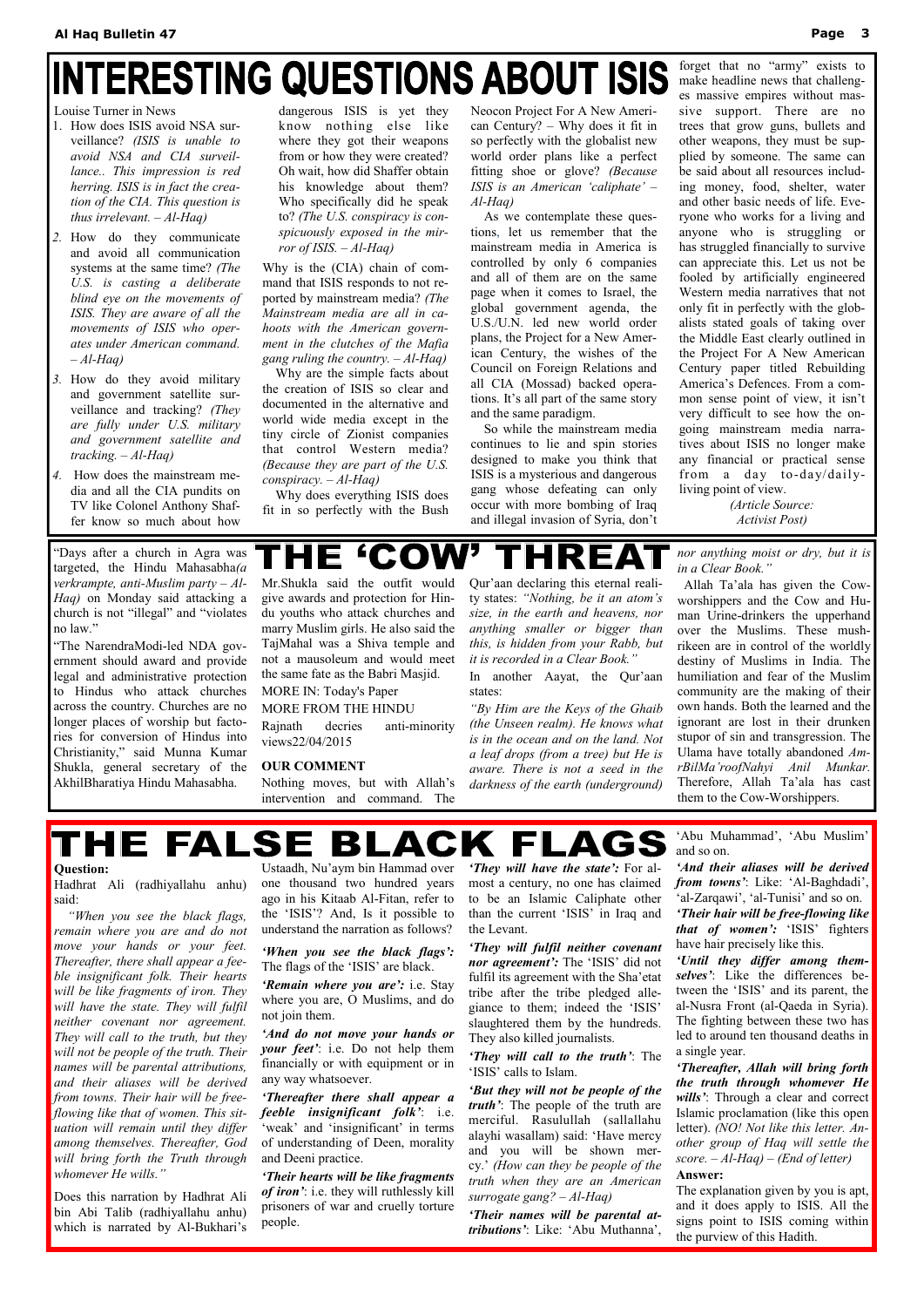### **CHINESE REPRESSION MUSLIM GETS 6 YEARS FOR BEARD – WIFE GETS 2 YEARS FOR BURQAH**

A Muslim in China's Muslim province of Xinjang has been sentenced to a six year prison term for keeping a beard, and his wife to two years for veiling herself. The hostility towards Muslims is conspicuously portrayed by this act of persecution.

Repression and extermination of Muslims have occurred on a massive scale since the brutal communist regime came to power.

 The atrocities committed by the evil Chinese regime on Muslims are far worse than the atrocities of the Israelis against the Palestinian Muslims. But there is a deafening silence from the Muslim world on this issue. Trade with China, cheap, scrap goods and Chinese aid have purchased the Imaan of Muslims,

hence there is only silence in the face of Chinese brutality while everyone is extremely vociferous with hypocritical noises in favour of Palestine.

 The beard which a godless Chinese grows is accepted as a fashion. But a Muslim growing a beard is sentenced with brutal absurdity to a long prison term as this case confirms. The evil communist regime is bent on imposing Chinese pig culture on the Muslims of China.

 The *China Youth Daily* had reported that a court in Xingjang desert oasis city of Kashgar sentenced the 38 year old Muslim Uighur man to six years in jail for growing a beard while his wife was sentenced to two years for wearing a veil/ burqah. Both these Islamic practices are banned by the Devils of China. The regime is actively campaigning against Islamic traditions.

 As a consequence of brutal Chinese repression, last year 200 Muslims were killed when violence erupted in Xinjang.

# THE BRUTAL AMERICAN PUPPET 'CALIPHATE'

installed in Arabia, all non-Salafi Muslims are kuffaar. They are *mubaahud dam (their blood is halaal)*, and their women folk can be enslaved and taken for *baandis.*

 The Saudi barbarians massacred thousands of Muslims. It was on the blood of Muslims that the Saudi Bedouins raised their 'Islamic' state. Thus, Allaamah Shaami said about the Saudi Salafis:

*"......In our age, the followers of Abdul Wahhaab who emerged from Najd, overwhelmed the Haramain and pretended to be the followers of the Hambali Mathhab, but in reality, they believed that only they are Muslims, and whoever opposes their beliefs are mushrikoon. Thus, they regarded as lawful killing the Ahlus Sunnah and killing their Ulama...."* 

 Whilst the external facade of the Saudi Islamic state flaunted certain laws of the Shariah such as public floggings, beheadings, Hijaab, enforcement of Salaat, etc. they were actually the puppets of Britain in particular and of the kuffaar West in general. The seeds which Britain had sown and nourished are today in full bloom. Look at the condition of the 'islamic' state of Saudi Arabia and the backyard satellite Gulf States – all competing to out-westernize the West.

 Just as the Saudi regime unleashed a reign of terror on Mus-

lims by wholesale killing, so too has ISIS duplicated the Saudi massacres by large scale killing of non -Salafi Muslims, and even Salafi Muslims of its own breed and creed, namely the members of Jabhatun Nusrah whose adversary the puppet 'caliph' had become after his renege from that organization. The brutal achievements of ISIS are:

 (1) Killing Iraqi Muslims (non-Salafis) who had refused to take the *bay't* (oath of allegiance) at the hands of 'Caliph' Obama's deputy, Mr. Simon alias 'Bagdhadi'.

(2) Killing Kurd Muslims who are primarily Hanafis.

(3) Killing and uprooting the entire Yazidi non-Muslim population which had inhabited Iraq for thousands of years including the entire duration of the four periods of Islamic Khilaafate, viz., Khilaafat-e-Raashidah, Bani Umayya (the Omayyide Dynasty), Abbaasi Khilaafate (The Abbasides) and Uthmaani Khilaafate (Ottomans).

(4) Killing and uprooting the Christian population which had also enjoyed Muslim patronage since the very inception of Islamic Rule in Iraq from the time of Hadhrat Umar (radhiyallahu anhu).

(5) The current concentration of ISIS killing is Jabhatun Nusrah.

(6) Luring young foreign Muslim girls to join its rubbish U.S. created movement. This is one of the most despicable, cowardly exploits of ISIS. They claim to be the establishers of Shariah Law, yet they lure young girls to flee from their homes – to abandon their parents and to travel without *mahaareem*. Only the slaves of carnal lust will degenerate to such a vile ebb of immorality. Their total moral and spiritual bankruptcy is well advertised by this shaitaani achievement.

 The facts on the ground loudly testify that there is no Jihad in the Syrian-Iraqi arena today. Who is killing and who are being killed? Muslims are killing Muslims. The primary fight is now between ISIS and Jabhatun Nusrah. ISIS is killing only Muslims. As long as Jabhatun Nusra is not neutralized, ISIS will not be able to establish a viable American 'caliphate'. While the American puppet with his rodomontade attitude threatens to invade Spain and go after his creator, Obama – all said to befool morons – not a word is said about aiding Hamas or fighting the Yahood and freeing Baitil Maqdis. They do not even breathe a word about Baghdad right on their doorstep.

## KOUBANE AND RAQQA -THE GAME OF THE PLOTTERS

 American aid for ISIS via Saudi Arabia and Jordan, and collusion

with Assad of Syria, are open secrets. Even western kuffaar anti-Islam experts acknowledge that ISIS is a U.S. creation. Precisely for this reason has America withheld from any action against ISIS. If ISIS was not an America's puppet, the ISIS capital of Raqqa would have been reduced to ruins by America just as it had done to the Kurd town of Kobane. But Raqqa is intact and flourishing, and that is where stupid foreigners find comfort. If ISIS was anti-America, by today Raqqa would have been in ruins, and Mr. Simon would have been history. The skies over there would have been infested with American drones if this whole miserable lot of crank ISIS 'jihaadis' were not morons acting in furtherance of American conspiratorial designs. There is no Jihad in Iraq and Syria. They are running backwards and forward like bandits and gangsters, killing one another within a cocoon with marked frontiers established by the U.S. The internecine Muslim fighting is going on like a seesaw to the glee and satisfaction of the kuffaar, and Israel in particular. They operate within a region defined by the U.S.

#### *(Continued from page 1)*

Koubane is or was a strategic town of the Kurd community. The Kurds are in an alliance with the U.S.A. ostensibly defending them against ISIS which is America's surrogate 'caliphate'. Ostensibly to keep ISIS away from Koubani, this town was reduced to rubble by the U.S. air force. The utter demolition of the entire town is really unbelievable. Hundreds of thousands of tons of bombs must have been dropped to wrought such total demolition of an entire town. This is what the U.S. has accomplished for its ally, the Kurds. On the other hand, Raqqa is the capital city of ISIS who is supposed to be the enemy of the U.S. Yet, Raqqa has not been the victim of a single air bombardment. Raqqa stands intact and is a flourishing city which the U.S. has left unscathed, and that is

by design.

 ISIS has no response for U.S. air assaults, yet America has not even attempted of assaulting Raqqa neither from the air nor from the land. But it has utterly demolished and destroyed Koubane the town of its ally.

 Then there is the huge city of Mosul which was the very first 'prize' grabbed by ISIS. But the U.S. with its coalition has not made any attempt to retake or even strike Mosul. These facts are hard evidence to prove that ISIS is the haraam illegitimate puppet of the U.S., waging a shaitaani so-called 'jihad' killing Muslims. The Qur'aan states: *"And only people of intelligence derive lesson."* People of intelligence are not fooled by this fake American 'caliphate'.

### **THE BARBARISM** OF CIA BRUTALITY

THE CIA's use of torture was far more "brutal and sadistic" than was disclosed in last year's controversial US Senate report into the agency's interrogation techniques, according to new information from a Guantanamo Bay detainee.

The newly declassified accounts of the torture of Majid Khan, a "high-value detainee", describe in graphic detail how he was sexually assaulted, hung from a beam by his hands for days without a break and half-drowned in freezing water.

The descriptions are contained in 27 pages of notes from interviews between Khan and his legal team that were cleared for release by the US government on Tuesday and first reported by Reuters.

The notes appear to corroborate a Telegraph report from September last year in which a highly placed intelligence source alleged that CIA waterboarding went far beyond controlled "simulated" drowning. In the new testimony, Khan – who was arrested in Karachi in 2003 and held for more than three years in CIA black sites before being transferred to Guantanamo Bay in  $2006 -$  is described undergoing the near drownings during an interrogation in May 2003.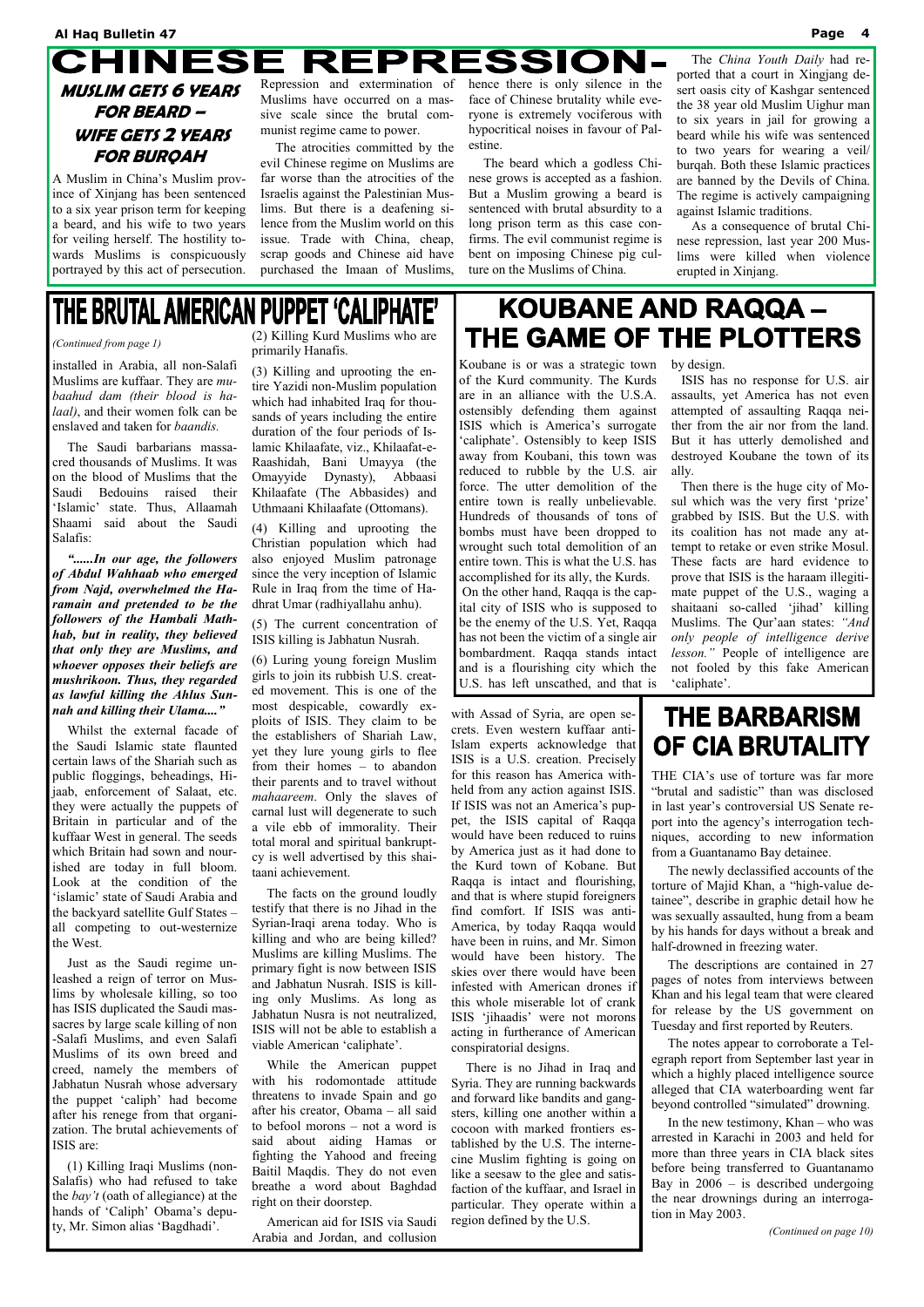*A BROTHER FROM PAKISTAN WRITES:* 

VINE

What *The Majlis* wrote some years ago about the Taliban still holds true. The extent to which the Taliban depend on ISI (the Pakistani Intelligence apparatus) today is amazing. I would say it has increased. The worst thing is that the Taliban have respect for ISI, and they defend them. I'm not talking about the small people but about the higher ups. They are in constant contact and it is commonly known that the Taliban have a very strong connection with ISI (Inter State Intelligence). Now how can we expect any *khair (good)* from them?

 Wastage of money like *The Majlis* had mentioned, in the article is still there. Another thing I want to tell is how the higher ups not ordinary small Taliban roam around Pakistan freely without any fear of anyone. But I noticed many times that they stay in Madrasahs just adjacent to the Masjid. Literally the doors of the Madrasah open up in the Masjid Yet they do not attend Jamaat Namaz. I asked them why they don't come. Their response is, its dangerous. I really don't understand them. They roam around the whole of Pakistan and they even go for Umrah/Hajj, they have Pakistani passports, and yet they cant go to Masjid to pray with Jamaat where no one even knows them?

 I don't think they are any better than ISIS. If ISIS is extreme, on the other hand, these people are far away from Deen. The only good thing about them is Deobandiyat and moderation in the sense they are not harsh like ISIS., otherwise they're as bad deen wise. No Ibadat, no Nawafil, no Qur'aan, nothing. Their occupations are videos, idle talks, big dinners in expensive restaurants when they're in cities.

 I just want to ask, if this is what is going on everywhere, then what is the solution? Everywhere there is corruption. Why would Allah help them if their a'maal are like this?

they are just limited to borders in areas where there's no one. and no enemy. I think this time if Taliban come into power they will be like other political rulers. Please comment on this state of affairs? *(End of letter)*

 $\Delta$ 

 Allah's *Nusrat* is blocked by the corruption of the Ummah and the deplorable state of the Mujahideen wherever they may be engaging in 'Jihad', whether it be the Taliban, Arab Mujahideen, Kashmiris, Palestinians, Chechens and Ash-Shabaab. They fail miserably because Allah's *Nusrat* is not forthcoming. They lack the qualification for the *Ni'mat of Allah's Nusrat.* They are devoid of the attribute of *Tawakkul.* That is why they look askance to the kuffaar and fussaaq for aid, and such paltry aid is apportioned to them in consonance with the political agenda of the fussaaq rulers to whom the 'mujahideen' of this era are subservient.

 While the Taliban has to toe the line of the evil Pakistani IS, the Arab mujahideen are all part of the U.S. conspiracy in which Saudi Arabia, Egypt, Jordan and the Gulf States are cahoots. The terms of the 'aid' are clearly spelt out, and the 'mujahideen' have to operate within the confines of such dictated terms. We are not speaking about ISIS. This group is conspicuously a U.S. creation to further the American plot of gaining control of the oil wealth of the Middle East. There is no relationship whatsoever between ISIS and Islam. Islam is merely a veneer to conceal the insidious plot from the moron rank and file foot soldiers who sincerely join its ranks believing that the struggle is Jihad whilst in reality this ISIS 'jihad' is orchestrated by the CIA. When the U.S. objectives have been achieved, then the eyes of the foot soldiers will open as they had opened in Bosnia from where the mujahideen were expelled when the U.S. had decided to impose 'peace' on the Bosnians, Croats and Serbs.

They openly operated their training camps and aided the Bosnian decrepit army against the Serbs. However, when America had decided to impose peace, one of the terms of the accord was the expulsion of the mujahideen. Those who had married Bosnian women and had selected to remain, were disarmed.

 A Jihad cannot be fought nor is it valid with kuffaar and fussaaq aid. In fact, the current so-called 'jihad' operations are not being waged only with kuffaar and fussaaq aid. The anarchy is perpetrated under kuffaar and fussaq directives and command, and constitutes a planned operation in the U.S. plot for global hegemony, the objective of which is to pirate off the wealth of the Muslim lands inhabited by masses of morons, fissaaq, fujjaar and people who think that they are Muslims. Hence, there is no *Nusrat* from Allah Azza Wa Jal.

 Its been 14 years of war. But despite all their claims that Taliban hold 70% of Afghanistan, I don't think its true. I saw it myself that losses on the Serbs, were tolerated. During the tenure of the conflagration, the primarily Arab mujaahideen who had inflicted substantial Their aid is *mal-oon (accursed).* It comes with *mal-oon* strings and ropes with which the mujahideen will be hung in the ultimate end – at powers, vastly out-numbered, nu- *(Continued on page 8)* 

 If Allah's *Nusrat* was at hand, the Taliban would not have slogged for 14 years, and then after almost total withdrawal of the enemy forces, victory is denied. The kuffaar coalition has withdrawn from the fighting arena. But, the Taliban under IS fussaaq command, and grossly deficient in A'maal-e-Saalihah, are still engaged in hit and run tactics with no clear victory in sight. This is the clearest sign that Allah's *Nusrat* is being withheld.

 About His Aid, Allah Azza Wa Jal declares in the Qur'aan Majeed: *"If they (the kuffaar) conspire to deceive you, then, verily, Allah suffices for you.* 

 *It is HE Who aided you with His Nusrat (Help) and with the Mu'mineen."(Al-Anfaal, Aayat 62)* 

 *"O Nabi! Allah and the Mu'mineen who follow you suffice for you (in Jihad)."(Al-Anfaal, Aayat 64)*  Aid is only from Allah Ta'ala. He is sufficient. The Qur'aan here and elsewhere clearly emphasizes that Allah suffices for the genuine Mu'mineen in Jihad. The aid of the kuffaar and fussaaq is not needed.

the end of the kuffaar plots. The condition for success, however, is Taqwa. Minus Taqwa, the issue is a foregone failure and defeat. With Taqwa, will *Noor* from Allah Ta'ala fortify the hearts and the brains of the Mu'mineen.

THHEI

 *"If Allah aids you,, no one can then ever defeat you. But if He withholds His aid from You, then who can ever help you thereafter? Therefore, the Mu'minoon should have Trust only on Allah." (Aal-e-Imraan, Aayat 160)* 

 For about 60 years the Palestinians in Palestine, and the Kashmiris in Kashmir, and the Afghan Mujahideen for 30 years have been waging their respective 'jihaads' with fussaaq and kuffaar aid and directive. What is the result? They are weaker, more degenerate and humiliated than what they were at the commencement of their 'jihads'. The 'mujahideen' are part of the degenerate, corrupt, zindeeq Ummah. They have not undergone moral reformation. Spiritually they are bankrupt. While they raise Islamic slogans, their gaze is on the kuffaar and fussaaq aid which is doled out to them in terms of the political agendas of their evil helpers.

 Since Allah Ta'ala, according to the above aayat, is withholding His *Nusrat,,* the aid of the kuffaar and fussaaq is of no avail. Just look at the reality on the ground. We see nothing but Muslims killing Muslims, humiliation, defeat and misery. The mujahideen conduct themselves more like bandits than Soldiers of Islam in the field to raise the Standard of Tauheed on the hilltops of the world as the Sahaabah had accomplished with nothing but Divine Aid.

 Islamically, there is no logical reason for the defeat upon defeat suffered by the mujahideen other than the denial of Allah's *Nusrat.*  Why had the Sahaabah achieved such great and wonderful victories despite their lack of worldly and military means? Why were they so successful against huge wellequipped armies of the then world

### **ISIS and** the West

 "Western countries usually make their military manoeuvres based on studies conducted by think tanks. These days they wage wars without using soldiers. They create problems in the countries in order to frighten their rulers, weaken them to control their territories, and force them to seek the military support of big powers. This way they achieve the goal of waging a war at the least cost.

According to Dr. Max Manwaring, professor of military strategy at US Army War College, the concept of war in modern times has changed. We have reached the fourth generation of war that forces countries to accept the enemy's will. What is the objective of this kind of war? Not to defeat the army on the other side, because there is no such army in the first place or cross a country's border, but to weaken the morale of the country and impose its will on it. They also try to make the targeted country a failing state by creating a situation in which they will not have control on certain parts of the country. This way they destabilize the country and this will enable them to force that country to do whatever they want. They succeed in achieving all the goals of previous wars without using soldiers or weapons. This brings a new definition of war, which is compulsion. In light of the above theory, western powers allow

Islamic State terrorists to expand their operations in Iraq and Syria and control swaths of their lands so that these countries seek the support of western countries.

We have seen IS battalions moving around and occupying new territories without any air cover. Western forces could have destroyed these militants easily but would not do that, as they wanted to use these militants to realize their vested interests and objectives.

— By Ali Al-Khabti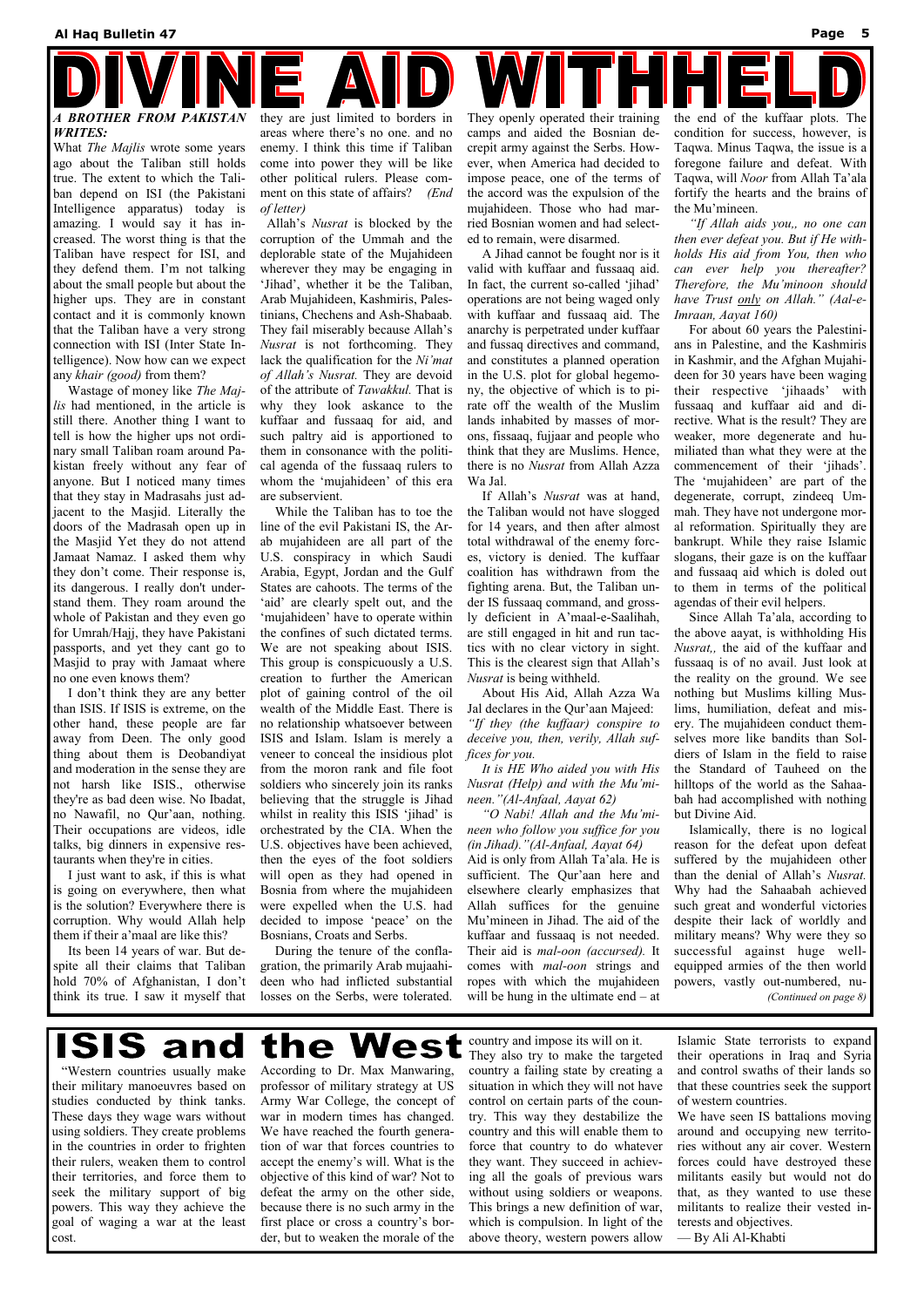#### Al Haq Bulletin 47

# THE MASSIVE DARK ISIS PLOT OF THE KUFFA

All articles on this page

**Censored Story in the World: Swiss** CIA Leak Goes Viral - How and Why the CIA in Switzerland Created ISIS as Cover for Nuclear and **Biological Terror Attacks** By David Chase Taylor

SWITZERLAND, Zurich - Ever since ISIS declared the formation of a Caliphate on June 29, 2014, there has never been a more well-armed, well-funded, or well-organized group of terrorists in the world.

Friday, May 29, 2015 13:34 Most Consequently, who really created ISIS and for what purpose has remained a mystery-until now. In short, the 700-year cover of the CIA in Switzerland was officially blown for the first time in history by whistle-blower journalist David Chase Taylor in his shocking new book "Greenland Theory: Apocalypse Now" (2014) which was published globally on December 21, 2014..

ISIS was, therefore, created by the

Swiss CIA in order to terrorize the world with Weapons of Mass Destruction (MWD) so that information about Switzerland's secret role as the progenitor of assassinations, terror attacks and wars would be lost in the aftermath of nuclear terror attacks and biological pandemics.

Consequently, the CIA is now in a race against time to destroy the world as we know with ISIS-related terror attacks in a last-ditch effort to hide the fact that the CIA is located in Switzerland, the eye of the storm which has been free of terror attacks and war for over 500-years.

The notion that Switzerland would create and fund a group of rouge terrorists to terrorize humanity by killing scores of people is not that farfetched considering Switzerland was home to Swiss Mercenaries who, historically speaking, were the CIA's henchmen, just | like ISIS terrorists are today.

### ISIS IN A NUTSHELL

- 1. ISIS is code word for the Syrian Rebels and vice versa
- 2. ISIS was created by the CIA in Switzerland
- 3. ISIS is named after Suisse, an official name of Switzerland
- 4. ISIS is funded by the Bank for International Settlements in Basel, Switzerland
- 5. ISIS operates under 7 aliases while Switzerland operates under 9
- 6. ISIS was created as CIA cover for biological and nuclear attacks
- 7. ISIS is primarily composed of U.S. and NATO Special Forces
- 8. ISIS is armed and equipped by the U.S. military
- 9. ISIS is trained in Jordan under the guise of the Syrian Rebels
- 10. ISIS will eventually be linked to the Pakistani ISI, likely leading to World War III

## **ISIS Created by the CIA in Switzerland**

Although the CIA in Switzerland claims that ISIS (Islamic State of Iraq and Syria) was founded in 1999, the statesponsored terror group did not exist in name or theory until it officially declared the formation of a Caliphate on June 29, 2014. That being said, the CIA began to create what would eventually become ISIS just 9 days after the 2011 Super Bowl Nuclear Terror Plot of February 6, 2011 was foiled by whistle-blower journalist David Chase Taylor. In short, the narrative of an Osama bin Laden-led nuclear terror attack upon America was exposed and therefore a new Islamic boogeyman had to be created in order to provide the necessary cover for state-sponsored nuclear and biological attacks. In order to create an unprecedented breeding ground for state-sponsored terror, the CIA executed a coup of Colonel Muammar Gaddafi and the subsequent invasion of Libya on February 15, 2011, resulting in

2015, when it was revealed that a member of the jihadist terror group used by the U.S. government to overthrow Gaddafi is now leading ISIS in Libya.

Although the creation, funding, arming and training ISIS is being blamed on the United States, the CIA in Switzerland is in command and control of the terror group. This notion was confirmed, albeit in a de facto manner, by a Guardian report from March 8, 2013, which stated that Syrian Rebels (i.e., ISIS) were "being led by the CIA". This notion was later corroborated on January 16, 2015, when it was revealed that the training of Syrian Rebels in March of 2013 was a covert program led by the CIA.

The notion that America will take the blame for ISIS was first identified back on February 26, 2015, when an Iranian official stated that the West, namely the United States, "has been influential in the creation of ISIS". Roughly 2months later on April 21, 2015, Syrian President Bashar al-Assad stated that ISIS was created "under the supervision of the Americans". Lastly, in a desperate attempt to counter this report, Infowars published an article on May 25, 2015 entitled "Media Ignores Report Showing Pentagon Created ISIS", further selling the notion that ISIS is American made.

It is imperative to note that the tremist groups like al-Qaida". term "Syrian Rebels" is code word for "ISIS", and vice versa. This particular notion was first confirmed back on June 17, 2014, when it was reported that the "Syrian Rebels, who would later join the Islamic State of Iraq and the Levant, or ISIS, were trained in 2012 by U.S. instructors working at a secret base in Jordan". The shocking report quoted a Jordanian official who stated on the record that "dozens of future ISIS members were trained at the time as part of covert aid to the insurgents targeting the regime of Syrian President Bashar al-Assad in Syria". The Jordanian official also stated that "all ISIS members who received U.S. training to fight in Syria were

first vetted for any links to ex-

 $s$  By David Chase Taylor  $|{\bf ISS} = {\bf SYRIAN}$  REBELS

The Syrian Rebels were constructed with former members of Al Qaeda which have now been rebranded as ISIS. Roughly 3-months later on September 26, 2014, it was revealed that the U.S. government funded and trained ISIS jihadists in Syria. According to investigative reporter Ben Swann, "The U.S. government is sending fighters and money to train these Rebels who are then turning and becoming ISIS fighters".

Approximately 4-months later on January 16, 2015, a report entitled "3,000 "Moderate Rebels" Defect to ISIS - US Preparing 5,000 More" was published which further corroborates the notion that the Syrian Rebels are in fact ISIS, and vice versa.

#### BY THE U.S. **ISIS FUNDED**

The Bank for International Settlements (BIS) in Basel, Switzerland is the financial backbone of the CIA in Switzerland which secretly funds its black operations around the world, ISIS included. In short, the BIS funds 60 central banks which are collectively responsible for 95% of the world's GDP, making it the sole progenitor of the world's fiat money supply. One of these central banks is the Federal Reserve Bank of the United States which funds the U.S. government. Consequently, monies allocated by the Obama administration for the Syrian Rebels (i.e., ISIS) are directly wired to the Federal Reserve from the BIS in Switzerland. The Obama administration publically funds the Syrian Rebels (i.e., ISIS) via the U.S. Congress so that in the aftermath of an ISISspawned biological pandemic which culls hundreds of millions of people, the United States will take the blame for

what the CIA in Switzerland is ultimately responsible for. Although President Obama signed a secret order in 2012 to "support [the] Syrian Rebels" with \$25 million in "nonlethal" assistance, and the U.S. approved another \$60 million in direct aid to the Syrian Rebels on March 8, 2013, ISIS was not officially funded until June 26, 2014, when Obama proposed \$500 million to train and arms the Syrian Rebels. The funding proposal by Obama came just 72-hours before ISIS declared the formation of a Caliphate on June 29, 2014. As Franklin D. Roosevelt once said, "In politics, nothing happens by accident. If it happens, you can bet it was planned that way". Nevertheless, on September 18, 2014, the U.S. Senate approved Obama's request to arm and train the Syrian Rebels (i.e., ISIS). Although the \$1 trillion government-funding bill gave (Continued on page 7)

the Libyan Civil War has morphed into the ongoing Second Libyan Civil War.

Exactly one month later on March 15, 2011, the Syrian Civil War also commenced which is also still ongoing. These CIA-spawned conflicts created the Libyan Rebels, who, along with the Syrian Rebels, eventually morphed into what is known as ISIS today. This notion was confirmed on March 4,

#### **ISIS AND AMERICA**

On April 23, 2015, CNN published a report entitled "Americans Linked to ISIS", confirming once again, albeit in a de fact manner, that ISIS is American in nature.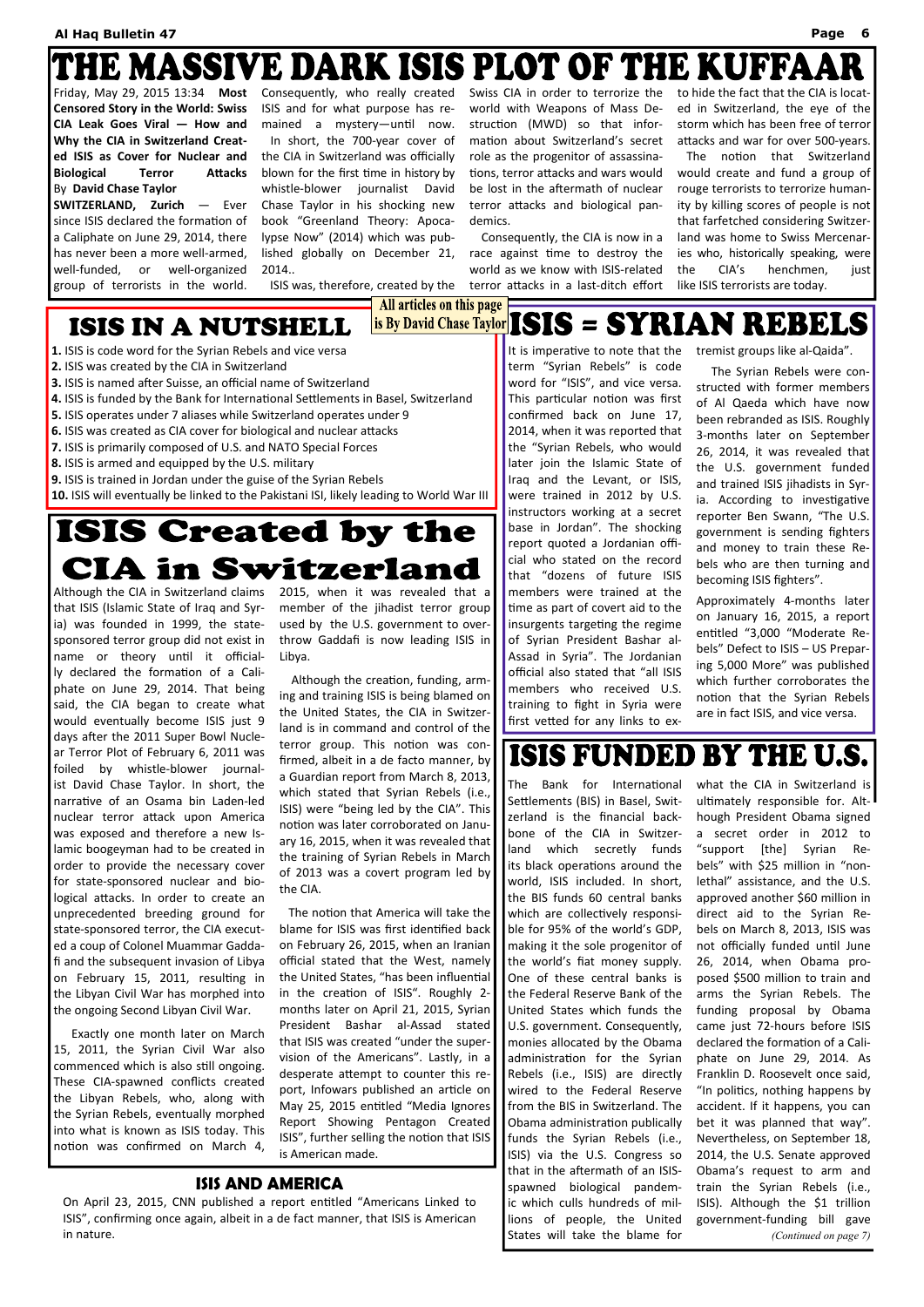CIA SPAWNED 'ISLAMIC' TERROR ACTS

Because ISIS was created by the CIA in Switzerland, and is secretly funded by the Bank for International Settlements (BIS) in Basel, Switzerland, a CIA-spawned narrative has been disseminated in the media that ISIS is actively targeting Switzerland. Consequently, Switzerland now has the highest per-capita rate of ISIS-related terrorists in the world.

The notion that the CIA is psychologically preparing the Swiss for Islamic terror attacks in Switzerland was first identified during the Lindt Café Hostage Crisis in Sydney, Australia on December 15, 2014. The Lindt Café was specifically targeted by the CIA because Lindt is the most famous Swiss chocolatier.

The second such incident was witnessed in the aftermath of the 2015 Copenhagen Shootings on February 14-15, 2015, when the flag of Denmark (which is essentially identical to the flag of Switzerland) was then associated with Islamic terror in the Swiss press as well as internationally.

The ISIS-Switzerland terror narrative was first identified back on September 24, 2014, when an ISIS terror cell was reportedly busted by Swiss authorities in March of 2014. The shocking report was published roughly 3-months before ISIS officially declared the formation of a Caliphate on June 29, 2014, which suggests that it was pre-dated. In other words, the report was likely fabricated at a later date in order to better sell the ISIS terror narrative.

Less than a week later on September 29, 2014, the Clarion Project published a report entitled "ISIS Operating from Switzerland Yet Legal Snags Prevent Ban", an ironically true headline as **All articles on this page** ISIS is under the  $\frac{1}{18}$  By David Chase Taylor  $\left| \frac{1}{10} \right|$  ror attacks in Switzerland,

command and control of the CIA in Switzerland. The report revealed that the Swiss public prosecutor's office is currently investigating at least 20 cases involving jihadist operations in Switzerland, including at least 4 directly related to ISIS in Syria. Roughly a week later on October 8, 2014, Switzerland announced a ban on ISIS-related organizations which went into effect on October 9, 2014, providing a timely motive for a revenge-like ISISrelated attack in Switzerland. Roughly a month later on December 11, 2014, a Swiss terrorist loyal to ISIS received only community service after joining an ISIS terror camp in Syria. The incident was the firstever sentencing of a foreign jihadist fighter in Switzerland.

Roughly a month later on January 15, 2015, a video was released by ISIS which encouraged ter-

providing more political cover for Islamic terror attacks in Switzerland. Roughly 2-months later on March 12, 2015, a Swiss citizen from Basel was reportedly arrested for trying to fight ISIS. The arrest was evidently fabricated or staged in order to further associate ISIS with Switzerland.

Page 7

Roughly a month later on April 8, 2015, a Swiss man was reportedly arrested at the Zurich airport on his way to join jihadists in Syria. Less than 2-weeks later on April 19, 2015, another Swiss jihadist reportedly freed his wife and child on the Syrian-Turkish border................ These reports, taken collectively, confirm two things: a) CIA-spawned Islamic terror attacks in Switzerland are imminent, and b) the country of Switzerland is trying to distance itself from ISIS which is under command of the CIA in Switzerland.

## **NEW VEHICLES - MORE EVIDENCE**

The black flag of ISIS is routinely seen waving atop ISIS' brand new fleet of Nissan and Toyota pickup trucks as they terrorize the Middle East. The fact that ISIS is using a fleet of brand new vehicles confirms, albeit in a de facto manner, that the terror group is statesponsored. These reports, taken collectively, confirm that ISIS is being funded under the guise of the Syrian Rebels which are funded by

Obama administration via the U.S. Congress which in turn receives its monies from the Federal Reserve Bank which is funded by the Bank International Settlefor ments in Switzerland. (End) For a certitude, the fleets of brand new vehicles were not captured from any enemy. This fact further confirms that ISIS is an American-created Mafia front for the furtherance of U.S. global conspiracy.

# **ISIS HEADQUARTERED IN JORDAN**

Given Jordan's close proximity to the state of Israel, it appears that the CIA in Switzerland has designated it as the official training ground of ISIS. The notion that Israel would create an Islamic terror group to achieve Zionist political aims was witnessed when the Israeli government created Hamas, a claim essentially corroborated by an Israeli general on May 13, 2015. Geographically speaking, Jordan is strategically located within the Middle East as it boarders Saudi Arabia to the southeast, Iraq to the northeast, Syria to the north, and Israel and Palestine to the west. Consequently, ISIS is able

launch covert attacks from Jordan into any of the aforementioned countries, two of which are coincidentally found within the acronym of **ISIS** (Islamic State of Iraq and Syria). Back on December 16, 2014, it was reported that **ISIS** destroyed at

least 6 border control stations

on the Jordan-Iraq border. This

was evidently done so that ISIS

terrorists could travel from Jor-

The notion that Jordan is playing a central role in the training and deployment of ISIS-related terrorists was foreshadowed by a Huffington Post report from February 13, 2015, entitled "Is Jordan Facilitating ISIS' Grand Strategy?" The report revealed that "Jordanians constitute the third biggest component within ISIS" (behind the U.S. and UK), and that "Jordan takes ISIS a step closer to the stage when it might confront the "faraway infidel", a clear reference to America. Although only conjecture, it's highly likely that Jordan is harbouring Malaysian Airlines Flight MH370 which was specifically hijacked by the CIA in order to execute a surprise WMD attack on the West. A day later on February 14, 2015, it was reported that Jordan will now receive more U.S. weapons to fight ISIS

While the United States has generally provided Jordan with \$300 million in annual security assistance, the U.S. inexplicably upped its aid to Jordan to \$1 billion for 2015-2017. It's highly likely that the increase in aid is a direct payoff for Jor-

## ISIS FUNDED BY THE U.S.

#### (Continued from page 6)

Obama the legal authority to fight ISIS, it was in fact the bill which funded ISIS. A day later on September 19, 2014, Obama signed the new bill authorizing U.S. government support for the Syrian Rebels (i.e., ISIS) in their non-existent war against themselves. A week later on September 26, 2014, it was revealed that the U.S. government funded and trained ISIS jihadists in Syria. According to investigative reporter Ben Swann, "The U.S. government is sending fighters and money to train these [Syrian] Rebels who are then turning and becoming ISIS fighters". The report further corroborates the notion that the Syrian Rebels are in fact ISIS, and vice versa. Less than 3months later on December 11, 2014, a U.S. Senate committee voted to authorize war against ISIS, a

publicity stunt designed to further sell the notion that America is at war with ISIS. Roughly a month later on January 27, 2015, Obama allegedly cut funding for the Syrian Rebels due to "poor performance" The cutting of funds gives the Obama administration plausible deniability in the aftermath of ISIS-

related terror attacks. In time, the dan to Iraq without being identi-"poor performance" of the Syrian fied or apprehended.

Rebels will predictably be chalked up to the notion that they were radicalized by Islam and joined ISIS. A day later on January 28, 2015, it was revealed that Yousaf al Salafi, the commander of ISIS in Pakistan, confessed that ISIS is being funded by the United States. Less than a week later on February 2 2015, Obama proposed a \$534 billion Pentagon budget, part of which provided further training and assistance to the Syrian Rebels (i.e., ISIS).

dan housing ISIS-related training camps.

## **ISIS - THE JORDANIAN DECEPTION**

Because ISIS is evidently being trained and housed in Jordan, a narrative has been disseminated in the global media that ISIS is actively targeting Jordan. Similar to how ISIS is allegedly targeting Switzerland, the propaganda reports are designed to dispel the notion that Jordan is intimately linked to ISIS.

The ISIS-Jordan terror narrative was first identified back on June 12,

2014, when ISIS threatened to invade Jordan and "slaughter" King Abdullah. The shocking report was curiously published 17-days before ISIS officially declared the formation of a Caliphate on June 29, 2014, which suggests that it was pre-dated. In other words, the report was likely fabricated at a later date in order to better sell the ISIS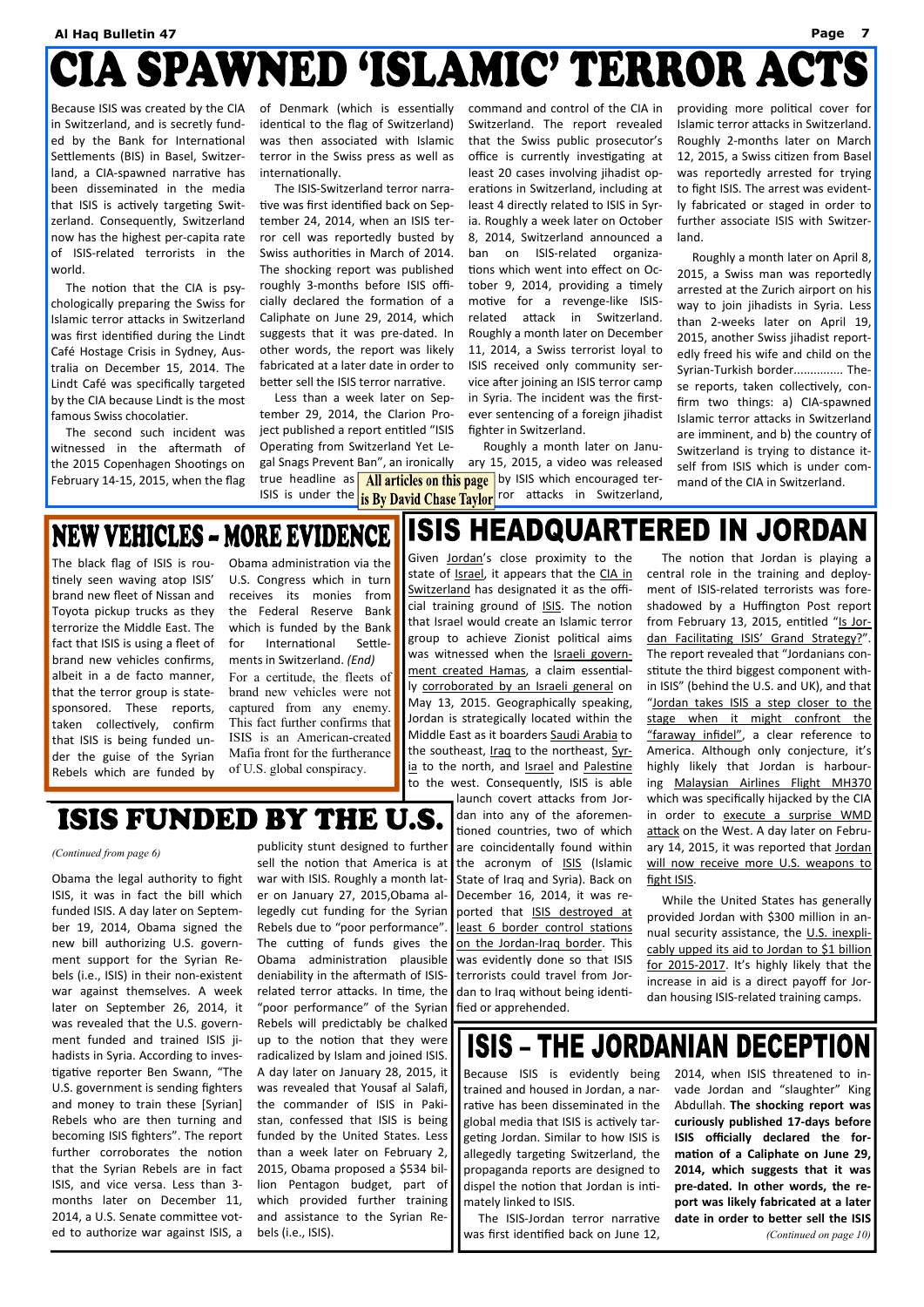# **TAQWA - THE PIVOT OF THE MUSLIM'S BATTLEFIELD VICTORIES**

merically and militarily grossly inferior? And, why are the mujahideen of the present era suffering defeat upon defeat? Some morons present the reason of the kuffaar's air force and their massive and awe-inspiring military arsenals comprising of the most sophisticated weaponry. To a degree this ludicrous \argument, if proffered by ignorant laymen, could be overlooked. But if Ulama present such nonsensical excuses, it will be intolerable, and it will border on *kufr*, for the implication is that Allah Ta'ala's *Nusrat*  cannot operate against the military

prowess of the kuffaar. The Very Same Allah Azza Wa Jal Who had granted the Sahaabah spectacular victories exists today. His armies are limitless and most powerful. He says in the Qur'aan:

*"No one knows the armies of your Rabb except He." (Muddath-thir,* 

*Aayat 31)* 

 The entire creation is at His beck and call. He creates and destroys within a split second with His command: *"Kun! (Be!)'.* Allah Ta'ala is not in need of the material forces He has created. However, subject to His Wisdom, He employs the material

forces for His operations in this material world. He aids whomsoever He desires. The Qur'aan states:

 *"Most certainly, Allah aids whoever 'aids' Him (that is, aids His Deen by means of obedience and submission to His Law). ......They (whom He aids) are those, when We grant them power (to rule) on earth, they establish Salaat, pay (and establish) Zakaat, command righteousness, and prohibit evil. And for Allah is the ultimate result of all affairs." (Al-Hajj, Aayat 41)* 

 When the nation of Nabi Musa (alayhis salaam) complained about their hardships and the oppression of the kuffaar, he presented them with the solution. The Qur'aan says:

 *"Musa said to his nation: 'Seek aid by Allah and have Sabr. Verily, the earth belongs to Allah. He grants it to whomever He will from His servants, and the ultimate victory is for the Muttaqeen."* 

 Thus for victory, the imperative condition is Taqwa – Taqwa which all the mujahideen groups lack in entirety. If Muslims attend to their moral reformation and gain spiritual elevation, Allah Ta'ala will suffice for them. He says in the Qur'aan:

*"And, Allah suffices for the Mu'mineen in war. Allah is powerful and mighty." (Al-Ahzaab, Aayat 25)*

#### **MASSIVE CIA WMD DECEPTION IN THE PIPELINE** jacked Malaysian Airlines Flight Islamic nuclear terror attack any-**ISIS Nuclear Terror Attack?** MH370 in order to execute a surwhere in the world. Since whistle-blower journalprise WMD attack on the West. The .........After all, ISIS was specifically ist David Chase Taylor foiled hijacking of Flight MH370 was specreated as political cover so that the the 2011 Super Bowl Nuclear Terror cifically designed to give the CIA CIA can execute an Islamic nuclear Plot and the 2014 Super Bowl Nuoptions in respect to executing an terror attack. The ISIS-nuclear terror clear Terror Plot, the CIA hi-

narrative was first identified back on June 23, 2014, when ISIS reportedly threatened a nuclear attack on Israel. A few weeks later on July  $9$ 2014, ISIS reportedly seized 88

#### *(Continued from page 5)*

#### **COUNCIL OF WAR OF THE CHRISTIANS**

*(From Futoohush Shaam of Imaam Waaqidi)* 

*Maahaan Armeni was the supreme commander of the Byzantine (Eastern wing of the Roman Empire) Allied Forces which Emperor Heraclius had assembled from the entire Eastern Roman Empire to once and for all exterminate the rising Muslim power. The two armies met at Yarmook. The Christians were decisively defeated. The following is the conference between Maahaan and the Emperor:* 

> Then a high-ranking bishop  $-$  a scholar of the Christian religion stood up and spoke. He said: 'O Emperor! Are you not aware of why the Arabs have been aided over us?' 'No, by the Honour of the Messiah, I am unaware,' said the Emperor.

 "After some days Maahaan Armeni arrived for his meeting with Heraclius at the Imperial Court. Once close to Heraclius, Maahaan and his troops dismounted their horses. In front of the Emperor, they noisily wept and wailed over the reports that had reached them of the Muslim conquest of their land. Heraclius bid them to stop weeping. Addressing then, he said:

 'O People of Christianity and Baptism!' he began. 'Indeed I have warned you and cautioned you of the Arabs, but you shrugged it off as cynicism on my part. By the Honour of the Messiah, the True Gospel, the Mass and our Baptist Faith! These Arabs inevitably are going to take control over the bottom of my throne.

 Weeping now, however, is fit only for women, for indeed no king of this world controls the amount of forces that you have amassed. Indeed, I have utilized my wealth, my men — everything — to defend you, your religion and your ladies. Now repent to the Messiah for your sins and bear in your hearts the welfare of your people. Do not commit injustice. Be resolute in battle. Do not betray each other. Beware of vanity and jealousy, for verily a nation overcome with these two traits has fallen into the dregs of disgrace. I just want to pose a question to you and I want an answer from you to the question I am posing to you.'

 The governors and princes of Byzantine responded: 'Pose any question you wish, O Emperor!' The Emperor continued: 'Presently you are larger in numbers, you have greater resources, you have greater armed forces, you are much more equipped and you pack far greater potency than the Arabs. Therefore, from whence has this humiliation befallen you?

 The Persians, the Turks and the Jaraamiqah feared your power and they dreaded your might and menace. They headed your way on several occasions only to turn back in defeat. But now the Arabs have descended upon you, whereas they are the puniest of nations, poorly clad, underfed, inferior in numbers and lacking in weapons. In spite of all that they have been victorious over you at Busra, Hauran, Ajnaadain, Damascus, Heliopolis [Baalbek and Himsi]. The princes and warlords failed to answer his question.

 The bishop explained: 'O Emperor! The reason is that our people have changed their religion and interpolated their faith. They have refused to answer the call of the Messiah, Jesus the son of Mary, God's salutations and peace be upon him. They have wronged each other. You will not find among them anyone who commands righteousness and prohibits evil. Justice and kindness have departed from them. They do not carry out acts of Divineobeisance. They have neglected the times of prayer. They devour interest. They indulge in adultery. Sins and vice are rampant among them.

 *On the other hand, these Arabs are obedient to their Lord, observant of their religion, monastic at night, abstinent during the day. They do not tire at the remembrance of their Lord and nor at conveying salutations to their Prophet. There is neither injustice among them, nor tyranny. They are not arrogant at each other. Honesty is their distinguishing mark and worship is their cover. When they attack us they do not withdraw. And when we attack them they do not flee. They have the conviction that this world is ephemeral and that the Hereafter is eternal.'* 

 When those present including Emperor Heraclius heard what the bishop had to say they agreed. 'By the Honour of the Messiah?' said the Emperor. You have indeed spoken the truth. That is the reason for the Arabs being aided over us, undoubtedly. In view of the actions of our people as described by you, I see no need to grant them succour. I have made up my mind to return the ar-

mies and troops to their homelands, to take my family and my possessions and evacuate the Land of Syria and relocate to Constantinople. There I will be safe from the Arabs.' *(End of extract from Futuhush Shaam)* 

 Today, the Muslim Ummah is in the same position as the Christians were when the Sahaabah attacked and eliminated the Roman and the Persian empires – the two world powers of the time. The Ummah today is grovelling in a cauldron of moral rot and degeneration – fisq, fujoor and kufr. There is therefore not the slightest glimmer of hope of success for this fallen and disgraced people who have turned their backs on Islam whilst proclaiming to be Muslims. In fact, the vast majority of Muslims today are not Muslims. Hadhrat Abdullah Bin Amr (radhiyallahu anhu) said:

*"An age will dawn when the people will assemble in the Musaajid and perform Salaat while not a single one of them will be a Mu'min."* 

The Muslim Ummah of this day, in terms of the Hadith, is the scum of humanity – the flotsam and jetsam floating on the floodwaters. The moral rot and spiritual bankruptcy are gripping every level of Muslim society, and the most diseased of the Ummah are the scholars and the socalled saints (the Ulama and the Khaanqah Shaikhs). All the evils enumerated by the Christian bishop in the presence of the Christian emperor exist today in the Muslim Ummah, hence we are the victims of Allah's Athaab.

#### DIVINE AII гнне D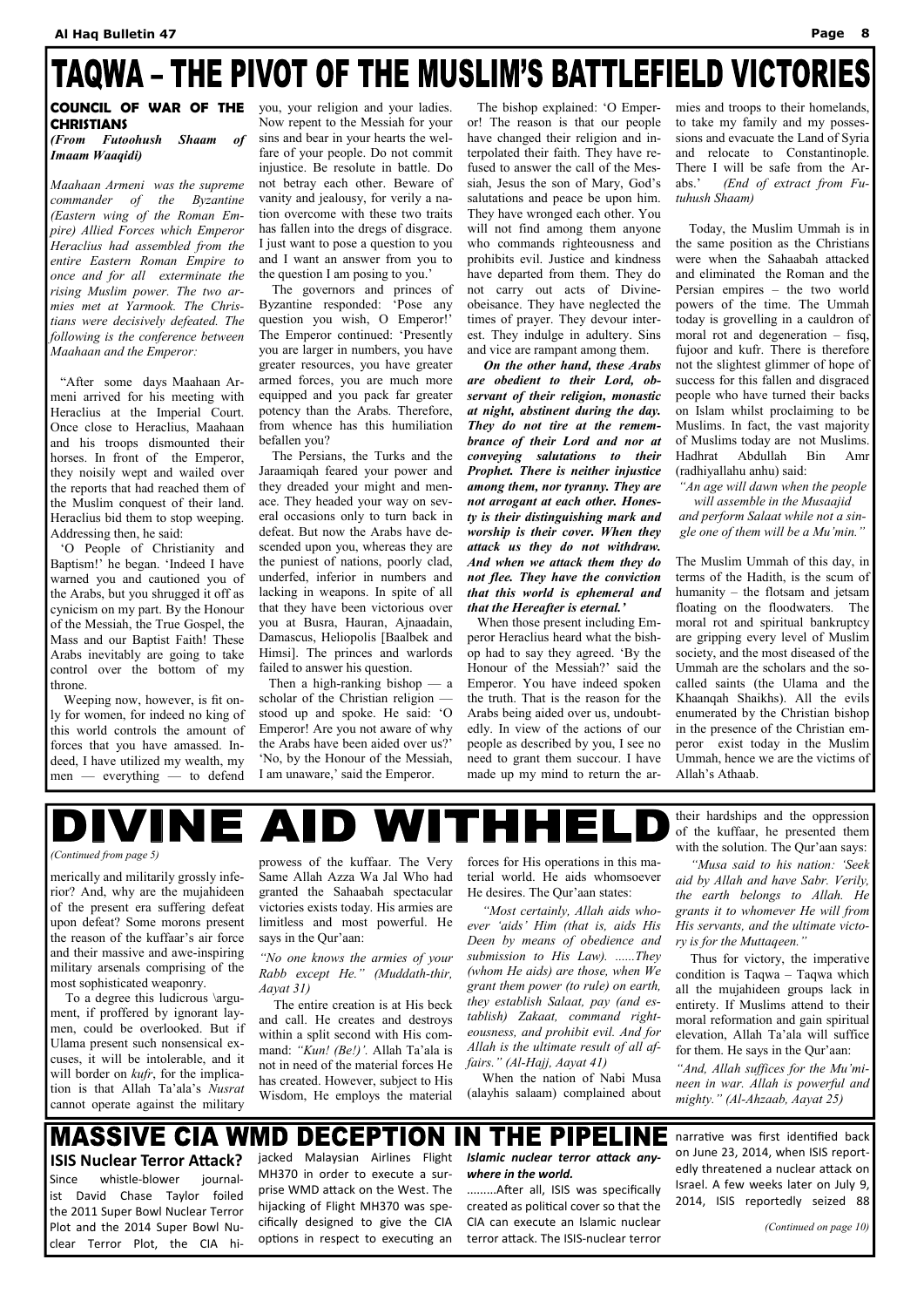# **ISIS - A BRANCH OF THE U.S. MILITARY**

#### **ISIS Armed by US Military**

Over the last year, the CIA in Switzerland has created the narrative that the U.S. military is guilty of directly and indirectly arming ISIS via airdrops, humanitarian aid and sheer negligence. Consequently, ISIS is now in possession of U.S. military gear and weaponry, including but not limited to: armor piercing bullets, communications gear, Humvees, M16 assault rifles, tanks, TOW anti-tank missiles, trucks, vehicles, and undisclosed weapons systems. Consequently, ISIS is now state-of-the-art military using equipment and weapons which was conveniently provided by the U.S. military, albeit in a de facto manner.

By publically claiming that ISIS has stolen U.S. military equipment and weapons, ISIS can attack whenever and wherever they want without drawing suspicion that they are a de facto military branch of the U.S. government. The ISIS thievery narrative also gives U.S. government officials plausible deniability in the aftermath of attacks by U.S. and/or NATO Special Forces posing as ISIS terrorists who can now act with impunity. The narrative that

ISIS is using U.S. military equipment and weapons was first identified back on June 17, 2014, when ISIS reportedly moved seized U.S. tanks, trucks and Humvees to Syria.

Roughly 3-months later on September 8, 2014, a study was published which found that ISIS is now using U.S.-made weapons in Iraq. According to the London-based small-arms research organization entitled Conflict Armament Research, ISIS terrorists have been using "significant quantities" of arms including M16 assault rifles marked "property of the U.S. government".

Roughly a month later on October 13, 2014, the Iraq military reportedly abandoned a key Al Anbar Province military base to ISIS. Since the Iraqi military is under the command and control of U.S. Armed Services, the Ayn al-Asad military base (formerly the second largest US military airbase in Iraq) was premeditatively surrendered in order to give ISIS terrorists unfettered air and ground access to Jordan, Saudi Arabia and Syria, all of which coincidentally border the Al Anbar Province.

Roughly a week later on October

19, 2014, a report confirmed that U.S. humanitarian aid was going to ISIS, including food, medical supplies and clinics. The report also claimed that ISIS terrorists are being paid via the U.S. Agency for International Development and the **United Nations.** 

Three days later on October 22, 2014, ISIS reportedly seized a U.S. weapons airdrop intended for the Kurds in Iraq. The Pentagon later confirmed this in a report which revealed that 1 out of 28 airdrops were seized by ISIS due to "unforeseen winds". ISIS reportedly posted sarcastic "thank you" notes on social media after the drops were intercepted. A day later on October 23, 2014, it was confirmed once again that ISIS is using "American weapons" in their nonexistent fight against the U.S. military. Less than 24-hours later on October 24, 2014, the Pentagon stated that ISIS seized more than 2,500 American armored military vehicles and tanks.

Roughly a week later on November 3, 2014, it was reported that US TOW anti-tank missiles supplied to the Syrian Rebels (i.e., ISIS) by the U.S. government fell into the hands of the jihadist militant group Jabhat al-Nusra in Syria. Four days later on November 7, 2014, Pentagon auditors revealed that U.S. military equipment worth \$420 million went missing in 2013 with ISIS being the "likely culprit". The missing weaponry reportedly included 156,000 pieces of hardware, including sophisticated weapons systems, vehicles and communications gear.

Roughly a week later on November 18, 2014, the Iraqi military reportedly uncovered information that the U.S. military air-dropped food and weapons to ISIS under the guise of air raids. The Iragis claimed that ISIS received state-of-the-art U.S. weaponry, including expensive armor piercing bullets costing approximately \$2,000 apiece.

Roughly 6-weeks later on December 30, 2014, Iranian state media claimed that U.S. military aircraft once again air-dropped weapons in areas held by ISIS.

Lastly, on January 6, 2015, an Iraqi official reportedly stated that U.S. military aircraft executed weapons air-drops in ISIS-held territory in Iraq, the fifth such allegation. Needless to say, these reports, taken collectively, confirm that ISIS is in fact a de facto branch of the U.S. military which is under command and control of the CIA in Switzerland.

# ISIS TRAINED IN JORDAN

The notion that ISIS is being trained in Jordan was first confirmed back on February 12, 2012, when Egyptian security officials reportedly stated that the Syrian Rebels (i.e., ISIS) were receiving "training from the United States, Turkey, Jordan and Saudi Arabia". This notion was later corroborated by both European and Jordanian sources which stated that the training of the Syrian Rebels in Jordan had been "going on since last year" or 2012.

According to a March 8, 2013, report from the Guardian entitled "West Training Syrian Rebels in Jordan", the training of the Syrian Rebels (i.e., ISIS) in Jordan was being "led by the United States, but involves British and French instructors". A Jordanian source familiar with the training operations stated that, "It's the Americans, Brits and French with some of the Syrian generals who defected. But we're not talking about a huge operation". Translation: it's a major terror operation that is being done undercover, hence the secrecy.

spread of chaos and extremism in areas outside the Syrian regime's control". The funding of the Syrian Rebels (i.e., ISIS) is specifically designed to foster chaos and extremism in the region which is now selfevident. The report also revealed that the Syrian Rebels were originally housed at the King Abdullah II Special Operations Training Centre (KASOTC) in the capital city of Amman but have since been expanded to "co-ordinate a more ambitious training program".

The Jordanian sources also stated that the "actual training was being carried out at more remote sites, with recent U.S. reports

### U.S. TERROR ATTACKS IN THE NAME OF ISLAM **ISIS IS PART OF**

### **U.S. SPECIAL FORCES**

Because the CIA in Switzerland has thus far not been able to launch a full-scale ISIS terror attack, they have been forced to resort to leaking beheading videos (i.e., snuff films). It is imperative to note that the only reason ISIS terrorists were black ski masks is because they are not Arab in ethnicity. Rather, they are U.S. and NATO Special Forces which are hiding their faces when they commit terror attacks in the name of Islam. This notion was confirmed back on September 5, 2014, when a photo was leaked of an ISIS terrorist with a U.S. Army

now in Jordan where they are providing "logistical and other advice in some form" to the Syrian Rebels (i.e., ISIS). Needless to say, only Special Forces are used to train Special Forces. The report also revealed that the training began at KASOTC (King Abdullah II Special Operations Training Center) in Amman, Jordan which coincidentally specializes in the latest counter-terrorism, special operations and irregular warfare tactics, techniques and procedures. Lastly, similar to the flag of the United States, the black flag of ISIS is often depicted with a golden fringe or border. In vexillology, a gold border infers that ISIS is under an Admiralty court, meaning that it is a lawless organization that has no legal jurisdiction. In other words, ISIS is a de facto Special Forces branch of the U.S. military, not an organic Islamic terror group as the CIA would have the world believe.

The report also revealed that "new EU rules have now given the UK the green light to start providing military training for rebel fighters with the aim of containing the stating that it was "being led by the CIA". The notion that the U.S is training ISIS terrorists in Jordan was also confirmed by Der Spiegel of Germany on March 10, 2013, when they revealed that Americans are training the Syria Rebels in Jordan. According to Jordanian security sources, U.S. trainers were assisting the Syrian Rebels in Jordan. Der Spiegel also reported that Jordanian intelligence services are involved in the program, which aims to build around a dozen units totalling some 10,000 fighters.

Roughly 3-months later on June

tattoo on his arm.

Roughly 4-months later on March 8, 2013, the Guardian published a report entitled "West Training Syrian Rebels in Jordan" which confirmed that UK, U.S. and French Special Forces teams are

17, 2014, it was confirmed that ISIS terrorists were secretly trained at a U.S. military base in Jordan. Since ISIS declared the formation of a Caliphate only 12-days prior on June 29, 2014, it can be deduced that there was a concerted effort from the outset to scapegoat the United States for ISIS-related attacks.

Roughly 4-months later on October 15, 2014, it was reported that UK troops may soon be training the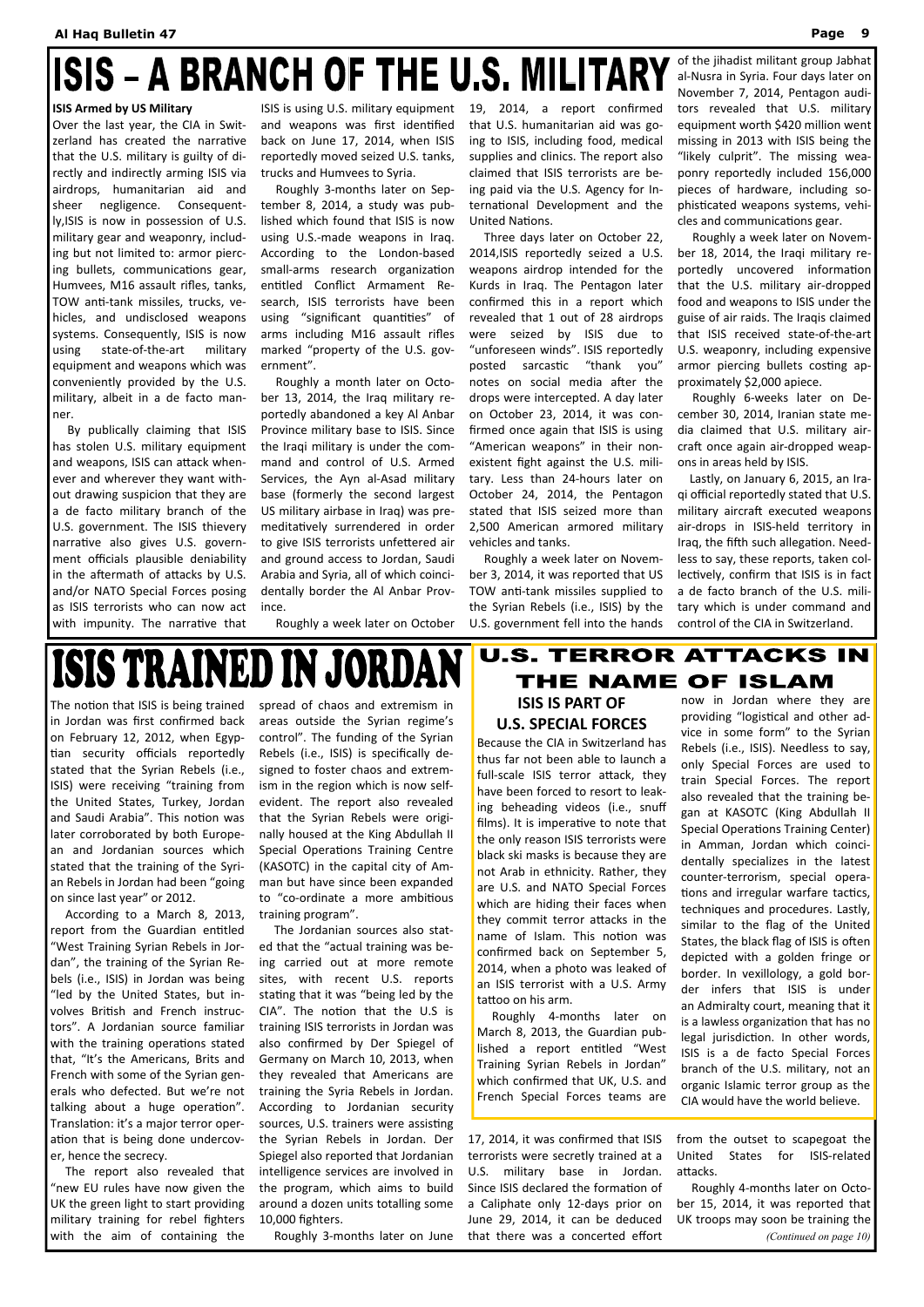#### Al Hag Bulletin 47

THE CIA'S ISIS PLANNED BIO-TERROR ATTACK

Plan "B" in the ISIS endgame is a bio -chemical terror attack that spawns the global pandemic planned for 2015. In order to create the necessary terror narrative in the media that ISIS is capable of executing such an attack, the CIA in Switzerland has disseminated numerous propaganda reports essentially stating as much. After all, ISIS was specifically created as political cover so that the CIA can execute an Islamic bio-chemical attack. This ISIS -bio-terror narrative was first identified back on June 19, 2014, when ISIS reportedly stormed a Saddam-era chemical weapons complex in Iraq.

Roughly 3-weeks later on July 8, 2014, it was reported

## **ISIS - THE JORDANIAN DECEPTION**

(Continued from page 7)

#### narrative.

Roughly 8-months later on February 3, 2015, ISIS reportedly released a video showing a Jordanian pilot being burned alive. In order to further sell the notion that Jordan is not home to ISIS, the Jordanian government allegedly carried out 56 air strikes against ISIS on February 9, 2015. A day later on February 10, 2015, Jordan reportedly moved "thousands" of its troops to Iraqi border. Although only conjecture, the troops were likely a brigade of ISIS terrorists which are now ravaging Iraq.

#### **ISIS WMD Attack**

In the event that the CIA in Switzerland is successful in executing a WMD-related attack in the United States or elsewhere, ISIS will predictably be scapegoated. Although rogue states such as Iran or Pakistan could also be implicated in the attack, ISIS was specifically created as political cover for statesponsored biological and nuclearrelated terror attacks. Since whistle -blower journalist David Chase Tay-

lor foiled the 2011 Super Bowl Nuclear Terror Plot and the 2014 Super Bowl Nuclear Terror Plot, the CIA hijacked Malaysian Airlines Flight MH370 in order to execute a surprise WMD attack on the West. The hijacking of Flight MH370 was specifically designed to give the CIA options in respect to executing an Islamic nuclear terror attack anywhere in the world.

Roughly 4-months after the unprecedented hijacking, ISIS officially declared the formation of a Caliphate on June 29, 2014, providing the CIA with the perfect scapegoat for the impending Islamic nuclear terror attack. The notion that ISIS is actively plotting a WMD attack on America was confirmed on April 2, 2015, when two ISIS-inspired women were reportedly arrested for plotting a WMD attack on New York City.

Lastly, less than 2-weeks late on April 16, 2015, another ISIS terrorist was accused of plotting a WMD terror strike in the United States. Needless to say, an ISIS-related WMD attack upon the United States is imminent.

that "abandoned" barrels containing deadly sarin were seized by ISIS in rebel-held Syria. Less than 24hours later on July 9, 2014, Irag reportedly lost control of a chemical weapons depot to ISIS. Never mind that back on March 31, 2005, "The Commission on the Intelligence Capabilities of the United States Regarding Weapons of Mass Destruction" reported that the intelligence community was "dead wrong" in its assessments of Iraq's weapons of mass destruction capabilities prior to the U.S. military invasion. In other words, there were no WMDs in Iraq but ISIS located two biochemical weapon depots inside Iraq within 27 days.

The ISIS-bio-terror endgame was confirmed yet again on August 28, 2014, when it was revealed that a black ISIS laptop containing instructions on how to weaponize the bubonic plague was found. Roughly a month later on September 24, 2014, it was revealed that an ISIS terror cell was busted by Swiss authorities in March of 2014.

The shocking report was published roughly 3-months before ISIS officially declared the formation of a Caliphate on June 29, 2014, which suggests that it was pre-dated. In other words, the report was likely fabricated at a later date in order to better sell the ISIS terror narrative.

According to the Swiss Federal Prosecutor, the ISIS terrorists were suspected of "misuse of explosives and toxic gases with criminal intent". Roughly a month later on October 30, 2014, Spanish Intelligence

reportedly intercepted an ISIS plot to weaponize Ebola, confirming that an ISIS-related bio-terror attack is imminent.

Roughly 5-months later on March 12, 2015, it was reported that ISIS is now "using chlorine gas" in roadside bombs. Three days later on March 15, 2015, it was reported that Iraqi Kurds confirmed that ISIS has used chemical weapons against their troops. Roughly a week later on March 23, 2015, it was reported that ISIS was "highly likely" to launch a chlorine gas attack on the London Underground.

The notion of a Syrian-based biochemical attack occurring on live TV during a sporting event was recently foreshadowed by CNN in an April 20, 2015, report entitled "Syrian Gas Attack Shown on American TV". Ten days later on April 30, 2015, the Syrian Rebels (i.e., ISIS) reportedly launched another chemical attack in Syria, setting the precedent for a far deadlier ISIS-related bio-terror attack in the West.

Lastly, a week later on May 7, 2015, Fox News published a report entitled "Assad Using Chemical Weapons Again? US Eyes New Allegations", further highlighting the use of Syrian-based bio-chemical weapons just prior to a statesponsored bio-terror attack.

These reports, taken collectively, confirm that the entire ISIS-bioterror narrative has been fabricated by the CIA in Switzerland in order to provide the necessary cover for a state-sponsored bio-chemical attack.

By David Chase Taylor

### (Continued from page 9) **ISIS TRAINED IN JORDAN**

Syrian Rebels in Jordan, confirming once again that the ISIS is being trained in Jordan.

Roughly 4-months later on January 16, 2015, it was revealed that the training of Syrian Rebels, which began in Jordan in March of

# **DECEPTION IN THE PIPELINE**

(Continued from page 8)

pounds of uranium in Northern Iraq, ultimately providing them with enough fissile material to build a nuclear bomb.

The shocking report was later confirmed by Fox News on July 10, 2014, in a report entitled "ISIS Seizes Uranium from Lab; Experts Downplay 'Dirty Bomb' Threat". Roughly 4-months later on November 18, 2014, President Obama stated he will send U.S. troops to fight ISIS if they get nukes, further highlighting an ISISrelated nuclear terror attack just prior to its fruition in reality.

ISIS, claimed that the chances of ISIS smuggling a nuclear weapon to attack the United States have risen "infinitely". Less than 24-hours on May 23, 2015, reports surfaced that ISIS could buy its first nuclear weapon from Pakistan

## **THE BARBARISM** OF CIA BRUTALITY

#### (Continued from page 4)

"Guards and interrogators brought him into a bathroom with a tub. The tub was filled with water and ice. Shackled and hooded, they placed Khan feet first into the freezing water and ice," the excerpt said. "They lowered [him] into the water and held him down, face-up in the water.

2013, was a covert program led by the CIA. Approximately 4months later on May 7, 2015, Fox News published a report entitled "US Says Syrian Rebel Training Starting in Jordan", once again confirming, albeit in a de facto manner, that ISIS (i.e., the Syrian Rebels) are being trained in Jordan.

Why the United States doesn't send drones, tanks or troops to counter ISIS only makes sense when it's understood that the Syrian Rebels are in fact ISIS, and vice versa.

Roughly 6-months later on May 22, 2015, British journalist John Cantlie, who is currently being held hostage by

within a year. Since ISIS reportedly stole \$425 million from Iraq's central bank back in June of 2014, they now have enough money to buy a nuclear weapon from Pakistan on the black market.

These reports, taken collectively, confirm that the entire ISIS-nuclear terror narrative has been fabricated by the CIA

in Switzerland in order to provide the necessary cover for a state-sponsored nuclear terror attack.

By David Chase Taylor

An interrogator forced Khan's head under the water until he thought he would drown."

Last year, an intelligence source provided a very similar description of CIA excesses against an unnamed detainee, telling The Telegraph: "They were holding them under water until the point of death, with a doctor present to make sure they did not go too far. This was real torture."

The source said doctors were also present during the near death interrogations to ensure there was not a fatality  $-$  a fact corroborated by Khan, who says he begged one doctor for help but the doctor instead instructed the guards to hang him from a metal bar for a further 24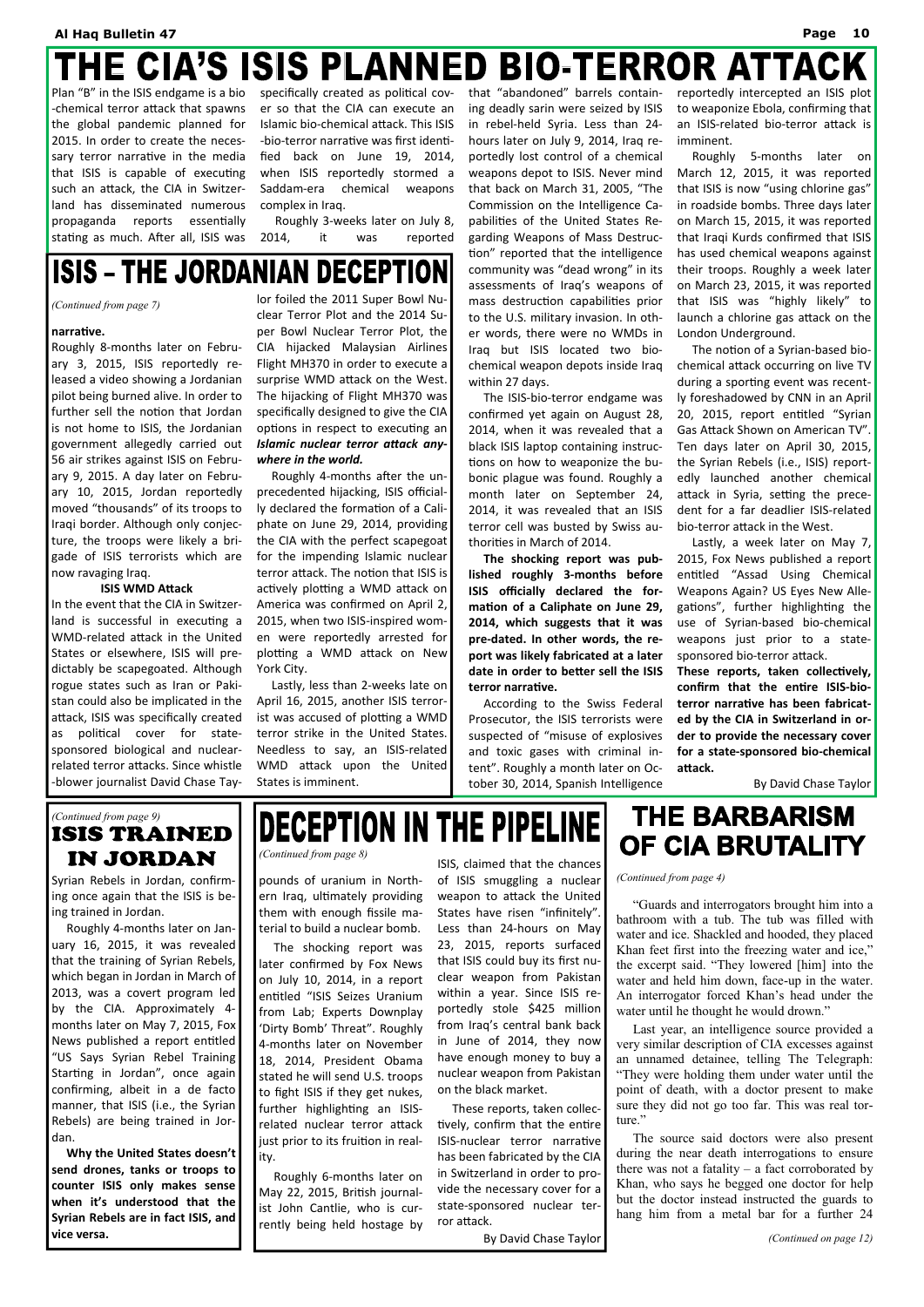### PLOTS AND THEORIES? Sponsored by before ISIS is directly linked to

#### **ISIS** Pakistani **ISI**

Similar to how Pakistan was the slated scapegoat for the foiled 2011 Super Bowl Nuclear

Terror Plot, the South Asian nation is now being groomed as the primary scapegoat for an ISIS-related nuclear attack. This notion was confirmed on March 18, 2014 when it was reported that the aforementioned Malaysian Airlines Flight MH370, which was specifically hijacked by CIA to execute a surprise WMD attack on the West, was being hidden in Pakistan.

Since "ISIS" also goes by the alias of "IS", it has always remained one letter off from "ISI", the name of Pakistan's intelligence agency. Consequently, it's just a matter of time the Pakistani ISI. This juvenile association will predictably be the rudimentary logic employed by the CIA and their minions to convince the world that ISIS is code word for the Pakistani ISI.

This link will then be used to sell the notion that the country of Pakistan was behind the nuclear terror attack on America. In the aftermath of an ISIS-ISI nuclear terror attack, the Obama administration will predictably finger Pakistan, a nuclear nation.

During a White House meeting on November 25, 2009, Obama reportedly stated, "We need to make clear to people that the cancer is in Pakistan". Naturally, any retaliatory attack on Pakistan by the U.S. would lead to the dreaded nuclear

World War III scenario as China is one of Pakistan's closest allies. The Pakistan-ISIS terror narrative was first identified back on September 23, 2014, when ISIS militants reportedly crossed the border from Afghanistan to Pakistan with pamphlets and flags, urging locals to join ISIS. Less than a month later on October 1, 2014, the Pakistani jihadist group Tehreek-e-Khilafat reportedly pledged allegiance to ISIS.

Roughly 2-weeks later on October 17, 2014, 6 prominent members of the Pakistan Taliban reportedly pledged allegiance to the head of ISIS, Abu Bakr al-Baghdadi. Pakistan Taliban spokesman, Shahidullah Shahid, reportedly stated: "I pledge allegiance to the Caliph of Muslims, Abu Bakr al-Baghdadi... I will listen to and obey his every order, even if the situation is difficult, whether I like the order or not". Five regional Taliban commanders also reportedly declared their unbridled support for al-Baghdadi and ISIS.

The October 17, 2015, report also stated that "The proposed merger of the two terror groups was seen as a serious threat to the security of Pakistan, which has nuclear weapons", confirming that a Pakistan-related nuclear terror attack part of ISIS endgame.

The notion that ISIS is now active in Pakistan was confirmed on January 28, 2015, when it was revealed that terrorist Yousaf al Salafi is now the commander of ISIS in Pakistan.

Roughly 4-months later on May 23, 2015, reports surfaced that ISIS could buy its first nuclear weapon from Pakistan within a year. Since ISIS reportedly stole \$425 million from Iraq's central bank back in June of 2014, they now have enough money to buy a nuclear weapon from Pakistan on the black market.

# COMMENT BY AL-HAQ

"Verily, they conspired their plot whilst their plot is (well-known)

#### by Allah. Certainly, their plot is such that even mountains move."

#### (Ibraaheem, Aayat 46)

The Yahood and Nasaara, particularly the Yahood, are the worst and the most expert conspirators of the human race. Even the Qur'aan states that mountains move in the wake of their dark, satanic plots. What is happening today in the name of Islam and Jihad is largely the evil machinations of the U.S. and its Western allies.

Almost all the U.S. surrogate states - Saudi Arabia, Egypt, Jordan, the Gulf States, Iraq and Pakistan  $-$  are cogs in the conspiratorial machinery of the U.S. The plots as outlined by the American journalist, David Chase Taylor, while dark and massive, are not at all surprising to men of intelligence. Just days after the formation and proclamation of the fake, bunkum ;caliphate' ISIS, it became quite conspicuous for those who are not stupid that ISIS was an American-created puppet to further destabilize the world with greater anar-

kuffaar journalists are anti-Islam. To attribute even the acts of banditry executed by Muslim gangsters to Islam, is the trade mark of these journalists. They have a penchant for maligning Islam. Therefore, they will clutch at any straw to bring disrepute to Islam and Muslims. Although Muslims have brought disrepute and disgrace upon themselves by their villainy and immorality, there still remains the untarnished Deen of Islam which will remain ever glittering despite all attempts to sully and soil it.

Bearing in mind the animosity which these journalists harbour for Muslims and Islam, ISIS is an ideal piece of Filth with which to paint Islam. But, no! Instead of blaming Islam and Muslims for the misdemeanours and atrocities of ISIS, many responsible and intelligent kuffaar journalists and experts in the field have proclaimed with evidence that ISIS is American-created. The evidence and the facts are too conspicuous and loudly confirm that ISIS is America's illegitimate devil. If ISIS had been a genuine Jihad entity operating independently, there would have

## Between devil and deep blue sea

THE fate of about 300 ethnic Rohingya migrants whose overcrowded trawler has been bounced for days between Thai and Malaysian waters dramatises the desperate plight of Southeast Asia's new boat people.

Thousands more migrants from Bangladesh and Myanmar are also believed to be at sea in rickety boats and at risk of starvation.

The boat, with its miserable, rake-thin human cargo, was found on Thursday adrift near the southern Thai resort of Koh Lipe.

While the Thai navy gave food and water to passengers, many of whom are women and young children, they drifted with a damaged engine across the sea border with Malaysia, seemingly unwanted by either country or by Indonesia.

Rights groups and journalists scoured the sea near Malaysia's border for signs of the boat.

A Thai official, speaking on condition of anonymity, said it was "believed to be in the overlapping sea zone between Malaysia and Indonesia". If true, this would reflect a new phase in what a rights group has dubbed "maritime ping pong" between regional neighbours tackling a flood of migrants in recent days.

survivors of trafficking," Amy Smith of Fortify Rights said.

Urging regional governments to act as the monsoon season approaches and the sea journey becomes even more treacherous, she said: "These are not people who are making choices. They are being forced out of their country."

Nearly 3 000 economic migrants from Bangladesh and stateless Rohingya Muslims from Myanmar have reached Thai, Malaysian and Indonesian shores in recent days.

Many have told tales of deadly fights over food and cases of kidnap for sale or ransom on the regional trafficking market.

Several thousand more are believed to still be at sea, either abandoned or waiting for passage to Malaysia or points further south.

The surge of arrivals is thought to have been sparked by the closure of well-worn peoplesmuggling routes through Thailand. The clampdown saw boatloads of migrants abandoned at sea or in secret jungle holding camps. Yesterday, Malaysia's foreign minister said he would meet his Thai and Indonesian counterparts this week to try to manage a crisis that has exposed all three countries to international criticism for failing to provide sanctuary to the hungry and desperate.  $-$  AFP (PE Herald 18 May 2015)

chy and mischief.

About the massive plots of these kuffaar, the Qur'aan Majeed states: "And, they plotted a massive plot."

Long before the American journalist had published his expose of the American plot, Al-Haq had explained that ISIS is nothing but a U.S. created satanic entity which in Islamic terms can be described as a terrorist group. It is a genuine terror group in the pay of the U.S. The activities and haraam indulgences of ISIS simply make this group repellent to Muslims whose Imaan is not deranged.

It should be understood that all

been consensus of the kuffaar on the view that it is an Islamic terrorist group - an off shoot of Al-Qaidah.

Sensible Muslims who have fallen victim to ISIS 'jihad' slogans and propaganda, and who have become entrapped in that land of anarchy and mischief, will soon be rudely shocked and demoralized when the truth dawns on them. In the final analysis, it is Allah Azza Wa Jal Who decrees and controls:

"Therefore look, how was the end of their plot. Verily, We utterly destroyed them and their people, all of them."  $(An$ -Naml, Aayat 52)

"This boat represents the lack of response and political will to protect Rohingya refugees and

"The most intelligent man is he who makes preparations for the life after death." (Hadith)